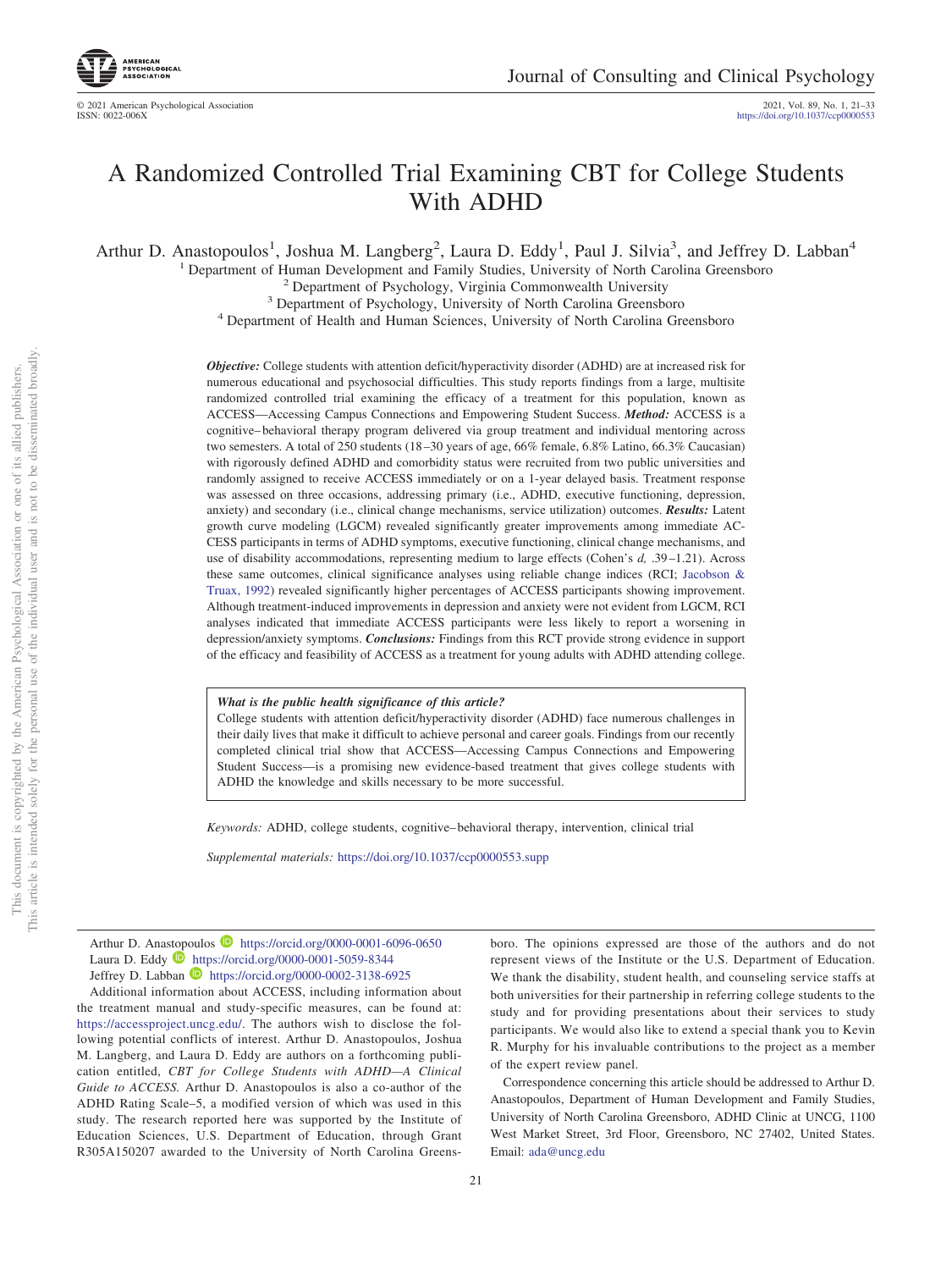Attention Deficit/Hyperactivity Disorder (ADHD; [American](#page-10-0) [Psychiatric Association, 2013\)](#page-10-0) is characterized by developmentally inappropriate symptoms of inattention and/or hyperactivityimpulsivity that remain present and impair functioning across the life span. Although much has been learned about the impact of ADHD on children and adults [\(Barkley, 2015\)](#page-11-1), relatively less research attention has been directed to the way in which ADHD unfolds among individuals transitioning through the developmental period known as emerging adulthood, from 18 to 25 years of age [\(Arnett, 2007\)](#page-11-2). Most of what is known about this segment of the ADHD population comes from studies of young adults attending 4-year colleges, which in recent years have witnessed dramatic increases in their enrollments of students with ADHD [\(Eagan et](#page-11-3) [al., 2014;](#page-11-3) [Weyandt & DuPaul, 2012\)](#page-12-0). For those individuals with ADHD who achieved a level of success during high school that made postsecondary admission possible, it would seem reasonable to expect that they might be able to continue displaying educational success during college. Contrary to this expectation, once enrolled in college, students with ADHD display significant academic deficits, including lower end-of-semester grade point averages (GPAs) and less effective study strategies, relative to their non-ADHD peers [\(DuPaul et al., 2018;](#page-11-4) [Gormley et al., 2019\)](#page-11-5). Although the directionality of the association is unclear, up to 55% of the ADHD college student population may also display comorbid psychiatric disorders, most often involving active depressive (32.3%) or anxiety (28.6%) disorders [\(Anastopoulos et al., 2018\)](#page-10-1). Additional impairment has been reported in terms of poorer adjustment to college [\(Blasé et al., 2009\)](#page-11-6) and an overall lower quality of life [\(Pinho et al., 2019\)](#page-11-7). Together, such findings may help to explain why college students with ADHD are more likely to be placed on academic probation, to take longer to complete their degrees, and to drop out of college [\(Barkley et al., 2008;](#page-11-8) [DuPaul](#page-11-4) [et al., 2018;](#page-11-4) [Hechtman, 2017\)](#page-11-9).

Conceptually, it has been suggested that such difficulties are set in motion by a "perfect storm" of life circumstances that converge following the transition from high school into college [\(Anastopou](#page-10-2)[los & King, 2015\)](#page-10-2). Upon enrolling in college, all students face increased demands for self-regulation, not only with respect to educational matters but also in terms of various personal and social responsibilities. This developmental transition is normative and often the reason why many first-year students, whether they have ADHD or not, experience trouble adjusting to college. For students with ADHD, navigating this developmental transition is substantially more challenging, in large part due to their lack of ageappropriate self-regulation abilities [\(Barkley, 2015;](#page-11-1) [Fleming &](#page-11-10) [McMahon, 2012\)](#page-11-10). Further complicating matters is the fact that many external supports that were in place prior to college, such as parental monitoring and school-based 504 accommodations, are no longer available [\(Meaux et al., 2009\)](#page-11-11).

To reduce risk for negative outcomes, it is critically important for college students with ADHD to have ready access to treatment. On many college campuses, disability service accommodations are the primary mechanism by which students with ADHD receive assistance [\(Wolf et al., 2009\)](#page-12-1). Unfortunately, many college students choose not to use such services [\(Fleming & McMahon,](#page-11-10) [2012\)](#page-11-10). Moreover, when used alone, disability accommodations appear to produce minimal long-term benefits (e.g., [Lewandowski](#page-11-12) [et al., 2013;](#page-11-12) [Miller et al., 2015\)](#page-11-13) and do not directly address co-occurring executive functioning deficits [\(Antshel et al., 2014\)](#page-11-14)

and psychiatric disorders [\(Anastopoulos et al., 2018\)](#page-10-1). Stimulant medication is another treatment option that has been well established in children and adults [\(Barkley, 2015\)](#page-11-1), but research addressing its use with college students has been limited to only one clinical trial [\(DuPaul et al., 2012\)](#page-11-15). Despite this study's promising results, showing that lisdexamfetamine dimesylate reduced ADHD symptoms and improved executive functioning, additional medication trials are needed to evaluate efficacy in conjunction with safety concerns, including the risk for misuse, abuse, and diversion on college campuses [\(Rabiner et al., 2009\)](#page-11-16).

More recently, psychosocial interventions for college students with ADHD have been developed and pilot tested [\(He & Antshel,](#page-11-17) [2017\)](#page-11-17). These investigations incorporate a diverse array of therapeutic perspectives, including cognitive– behavioral therapy (CBT; [LaCount et al., 2015;](#page-11-18) [Van der Oord et al., 2020\)](#page-12-2), coaching [\(Prevatt](#page-11-19) [& Yelland, 2015\)](#page-11-19), dialectical behavior therapy [\(Fleming et al.,](#page-11-20) [2015\)](#page-11-20), mindfulness-based cognitive therapy [\(Gu et al., 2018\)](#page-11-21), self-monitoring [\(Scheithauer & Kelley, 2017\)](#page-12-3), and organization, time management, and planning skills training (OTMP; [LaCount et](#page-11-22) [al., 2018\)](#page-11-22).

Findings from these initial investigations have consistently revealed significant improvements in primary ADHD symptoms, most often involving inattention [\(Fleming et al., 2015;](#page-11-20) [Gu et al.,](#page-11-21) [2018;](#page-11-21) [LaCount et al., 2015;](#page-11-18) [LaCount et al., 2018,](#page-11-22)). Less often, improvements in self-reported executive functioning [\(Fleming et](#page-11-20) [al., 2015\)](#page-11-20) and symptoms of depression and anxiety [\(Gu et al.,](#page-11-21) [2018\)](#page-11-21) have been observed. Although not routinely assessed, improvements in educational functioning have been reported, including decreases in self-reported academic impairment [\(LaCount et](#page-11-22) [al., 2018\)](#page-11-22), gains in self-reported learning strategies [\(LaCount et al.,](#page-11-18) [2015;](#page-11-18) [Prevatt & Yelland, 2015\)](#page-11-19) and increased use of disability services and other campus resources [\(Anastopoulos & King,](#page-10-2) [2015\)](#page-10-2). Notably, corresponding improvements in GPA have not been reliably demonstrated [\(Fleming et al., 2015;](#page-11-20) [Gu et al., 2018;](#page-11-21) [LaCount et al., 2018\)](#page-11-22).

Taken together, results from this emerging literature offer much promise for the role that psychosocial interventions, especially CBT programs, may play in the overall clinical management of college students with ADHD. At the same time, it is necessary to acknowledge that reported findings have been inconsistent across investigations, which limits conclusions about efficacy. Given that programmatic research in this area has been lacking, many of these inconsistent findings are likely attributable to methodological limitations and differences across studies [\(He & Antshel, 2017\)](#page-11-17). These limitations include, for example, the use of small samples  $(n < 60)$  drawn from single-site university settings. Diagnostic rigor has typically been lacking, with many studies relying upon either symptom counts from a single rating scale or self-report of prior ADHD diagnoses as the basis for determining participants' ADHD status. Although co-occurring psychiatric conditions are common among individuals with ADHD, their presence has either not been addressed or addressed on a very limited basis. Additional cross-study differences are evident with respect to the format (i.e., group vs. individual) and number (i.e., 3–10) of treatment sessions offered, as well as the duration of treatment (i.e., 1–3 months). Furthermore, measures assessing clinical change mechanisms are rarely included; thus, the conceptual underpinnings of these interventions are not well understood. Also limited is our understanding of the persistence of therapeutic improvements beyond active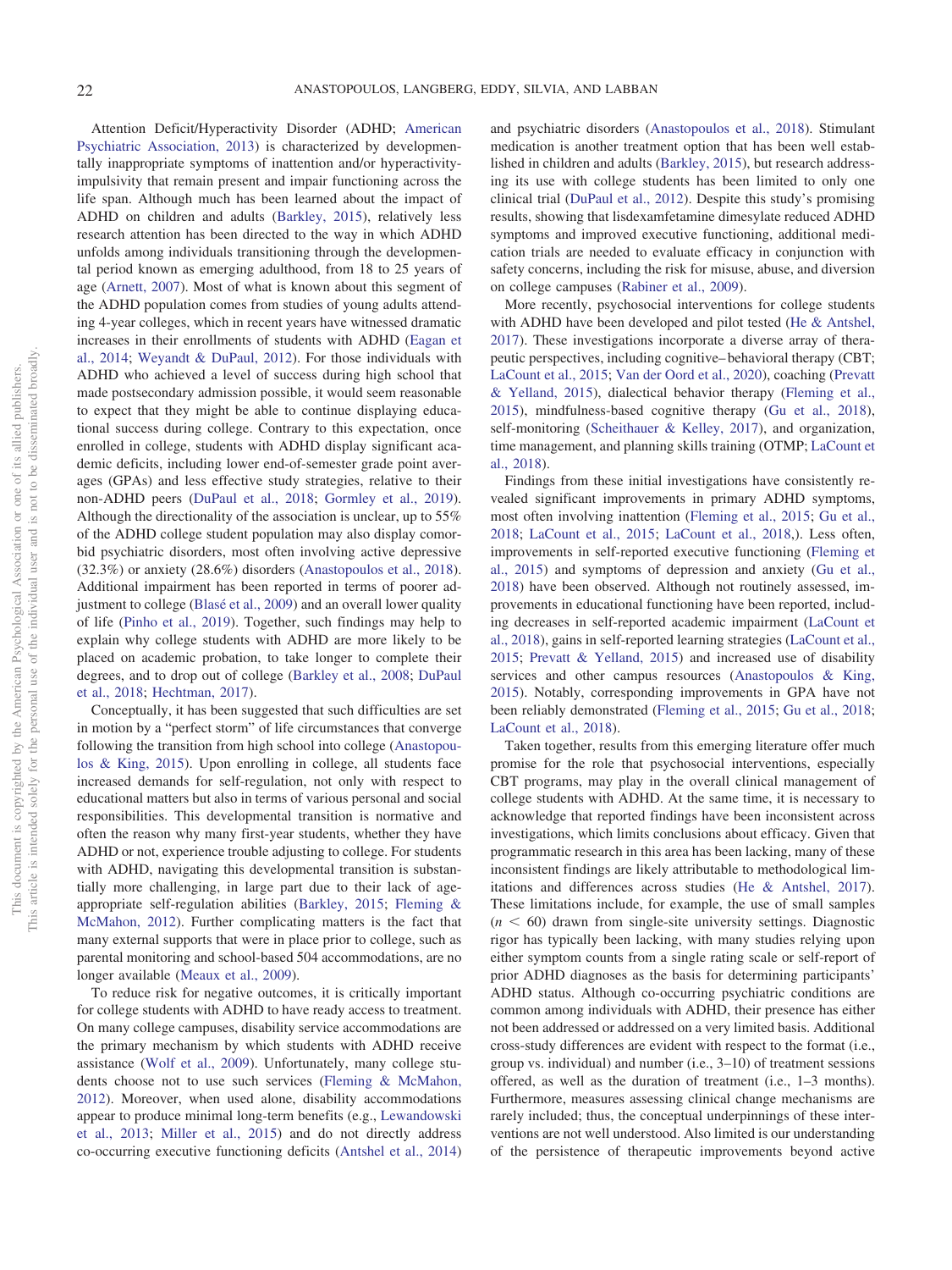treatment, with only a few studies reporting follow-up assessments of relatively short duration (i.e., 3 months).

The present study reports findings from a large-scale, multisite randomized controlled trial (RCT) examining the efficacy of the CBT program known as ACCESS—Accessing Campus Connections and Empowering Student Success [\(Anastopoulos & King,](#page-10-2) [2015;](#page-10-2) [Anastopoulos et al., 2020\)](#page-11-23). ACCESS incorporates elements of empirically supported adult CBT programs [\(Safren et al., 2005;](#page-11-24) [Solanto, 2011\)](#page-12-4), adapted to the developmental needs of emerging adults with ADHD in college. ACCESS was originally developed, refined, and pilot tested in an open clinical trial involving 88 college students with rigorously defined ADHD [\(Anastopoulos &](#page-10-2) [King, 2015\)](#page-10-2). An iterative process was used to determine optimal mode of delivery (e.g., number and length of treatment sessions). In its current and final form, ACCESS is delivered across two consecutive semesters, the first of which is an intensive 8-week active phase, followed by a less intensive semester-long maintenance phase in which treatment is gradually faded. In each phase, treatment is delivered in both a group and individual mentoring format. The active phase includes eight weekly group sessions, each of which is 90 min in length. Concurrent with these group sessions are weekly individual mentoring sessions, each of which is approximately 30 min in length. The purpose of individual mentoring is threefold: to reinforce what the student learns in the CBT group; to assist the student in establishing personal goals and monitoring progress; and to help the student make connections with campus resources as needed (e.g., accommodations, counseling, medication). As part of the process of fading treatment during the maintenance phase, one 90-min booster group session is offered at the start of the semester, along with up to six 30-min individual mentoring sessions that can be scheduled flexibly throughout the semester at times best meeting participant needs.

Both treatment delivery formats are used to address the goal of the ACCESS program—namely, to give college students with ADHD the knowledge and skills necessary to be successful in their daily life functioning. Specifically, ACCESS is designed to: (a)

give college students a developmentally appropriate understanding of their own ADHD via a more intensive "dosage" of ADHD knowledge than is delivered in adult CBT programs [\(Safren et al.,](#page-11-24) [2005;](#page-11-24) [Solanto, 2011\)](#page-12-4); (b) improve organization, time management, and other behavioral strategies that target executive functioning deficits commonly found among individuals with ADHD; and (c) increase adaptive thinking skills via cognitive therapy strategies to address co-occurring depression and anxiety features that are frequently comorbid with ADHD [\(Anastopoulos et al., 2018\)](#page-10-1). In contrast with the sequential way in which adult CBT programs [\(Safren et al., 2005\)](#page-11-24) deliver these treatment modules (i.e., ADHD knowledge  $\rightarrow$  behavioral strategies  $\rightarrow$  cognitive therapy), ACCESS delivers them simultaneously in an integrated fashion, focused on a common theme (e.g., academic functioning), in each of the eight active phase group sessions (see [Figure 1\)](#page-2-0). The underlying premise of ACCESS is that improvement in ADHD knowledge, behavioral strategies, and adaptive thinking skills that is, the hypothesized clinical change mechanisms—will facilitate improvements in multiple domains of daily life functioning negatively impacted by ADHD.

Results from our completed open clinical trial revealed statistically significant improvements in ADHD symptoms, executive functioning, levels of depression and anxiety, and the number of semester credit hours attempted and earned [\(Anastopoulos et al.,](#page-11-23) [2020\)](#page-11-23). Of note, such improvements were evident at the end of the active phase and maintained throughout the maintenance phase, 5 to 7 months after treatment started.

The current study builds upon these promising findings and addresses many of the previously mentioned limitations in the literature. For example, the current RCT used a large sample of 250 college students with rigorously defined ADHD and comorbid psychiatric diagnoses drawn from two university settings. Participants were randomly assigned either to a group receiving the ACCESS treatment immediately or to a Delayed Treatment Control (DTC) condition receiving treatment 1 year later. In contrast with other CBT programs, ACCESS incorporates concurrent de-

## <span id="page-2-0"></span>**Figure 1**

*Weekly CBT Group Session Content During the Active Phase of the ACCESS Intervention*

|                          | Week 1              | Week 2      | Week 3     | Week 4                              | Week 5                          | Week 6                   | Week 7                    | Week 8               |
|--------------------------|---------------------|-------------|------------|-------------------------------------|---------------------------------|--------------------------|---------------------------|----------------------|
| <b>ADHD</b><br>Knowledge | Primary<br>Symptoms | Causes      | Assessment | School $\&$<br>Daily<br>Functioning | Emotions<br>$&$ Risk-<br>Taking | Medication<br>Management | Psychosocial<br>Treatment | Long-Term<br>Outlook |
| <b>Behavioral</b>        | Campus              | Planners &  | Getting    | Attending                           | Effective                       | Long-Term                | Social                    | Long-Term            |
| <b>Strategies</b>        | Resources           | To-Do Lists | Organized  | Classes                             | Studying                        | Projects                 | Relationships             | Goals                |
| Adaptive                 | <b>Basic</b>        | Maladaptive | Adaptive   | Managing                            | Handling                        | Adhering to              | Social                    | Relapse              |
| <b>Thinking</b>          | Principles          | Thinking    | Thinking   | Schoolwork                          | Emotions                        | Treatment                | Relationships             | Prevention           |

*Note.*  $CBT =$  cognitive–behavioral therapy;  $ADHD =$  attention deficit/hyperactivity disorder.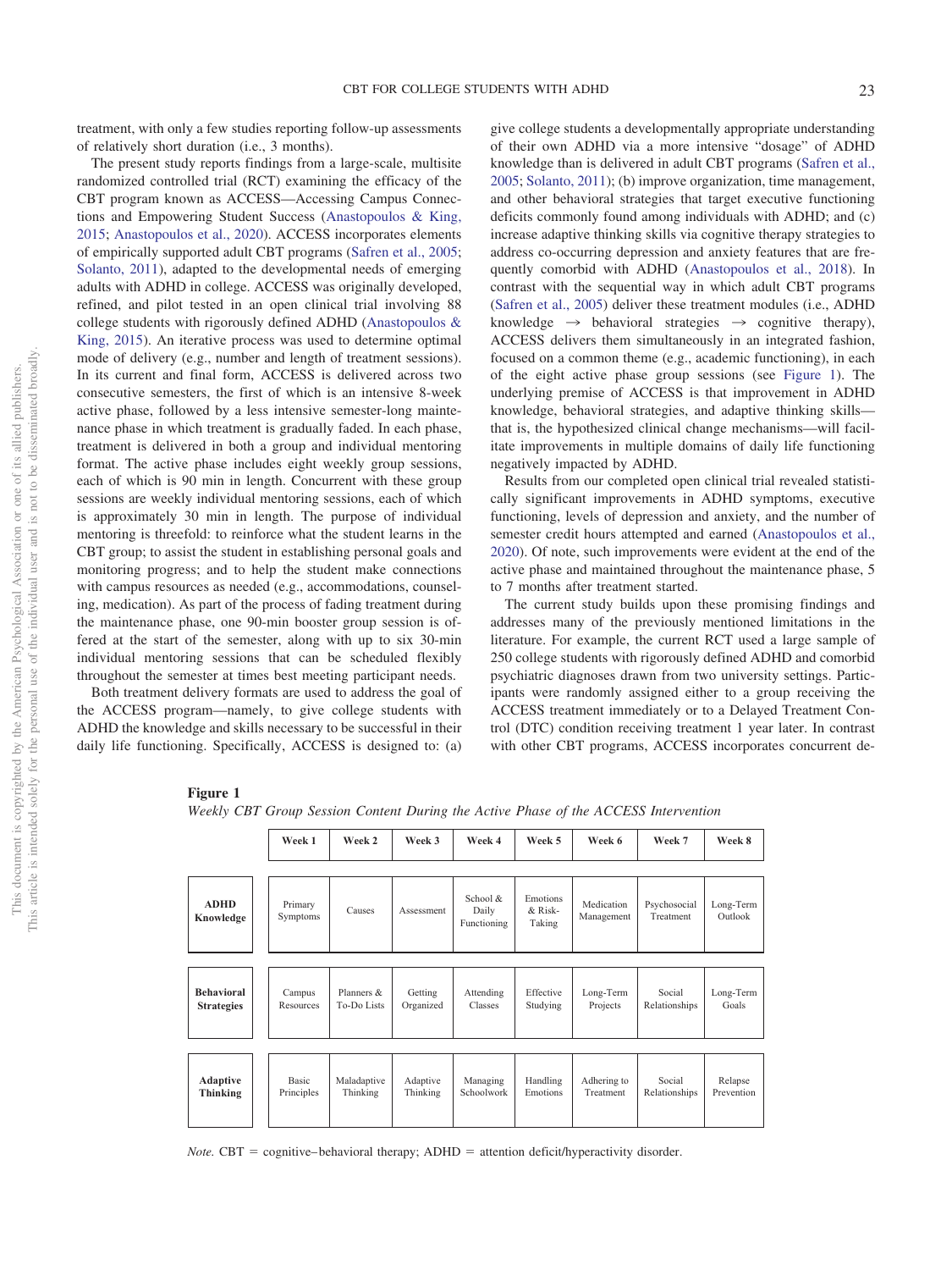livery of group and individual sessions, which affords participants exposure not only to the unique benefits of each treatment modality, but also to a greater total number of therapeutic contacts (i.e., 21–25), thereby increasing the intensity of treatment. To better address the chronic nature of ADHD, participants remain in contact with ACCESS staff for a substantially longer duration (i.e., 6 –7 months across two semesters) than is offered in similar interventions. To assess the stability of therapeutic change, outcome was assessed on three occasions, spanning a full academic year. Also included were measures of hypothesized clinical change mechanisms that have direct bearing on the construct validity of the design.

The purpose of this article is to present RCT findings that directly address the efficacy of ACCESS across its entire twosemester long delivery. Given the large number of outcome variables included in the RCT, the focus of this initial efficacy article is limited to treatment-induced changes in: (a) primary outcomes addressing ADHD symptoms, executive functioning (EF), and co-occurring symptoms of depression and anxiety, and (b) secondary outcomes related to hypothesized clinical change mechanisms and treatment service utilization. It was hypothesized that, relative to the DTC condition, participants receiving ACCESS would display significantly greater improvements in their ADHD symptoms, EF, co-occurring depression and anxiety symptoms, hypothesized clinical change mechanisms, and treatment service utilization after both phases (i.e., active and maintenance) of treatment were completed. Using reliable change indices [\(Jacobson & Truax, 1992\)](#page-11-0) to address the clinical significance of these findings, it was also expected that higher percentages of ACCESS participants would show reliable postintervention improvements in these same outcome domains relative to DTC participants.

# **Method**

# **Participants**

Participants for this study were recruited from two large, public universities in the southeastern United States that serve large numbers of first-generation college students and students of color. As shown in [Figure 2,](#page-4-0) a total of 361 students were initially consented into the project and screened for eligibility. Eighty-one were deemed ineligible, either because they did not meet research criteria for ADHD or because they displayed a co-occurring psychiatric condition (e.g., autism spectrum disorder, bipolar disorder, obsessive– compulsive disorder) requiring treatment that went beyond the scope of the intervention. The remaining 280 participants meeting eligibility criteria were randomly assigned to receive ACCESS immediately or on a 1-year delayed basis in the DTC group. Random assignment was stratified by medication status to ensure that equivalent numbers of participants taking ADHD medication were assigned to each group condition. Thirty eligible students assigned to the immediate ACCESS group could not begin treatment due to class and job schedules that conflicted with planned group meeting times. This resulted in a final sample of 250 participants, including 165 females (66%) and 85 males  $(34\%)$ , ranging in age from 18 to 30 years ( $M = 19.7, 8.4\% \ge 23$ ) and representing a cross-section of postsecondary education levels (i.e., 47.6% first-year students, 16.4% sophomores, 26.4% juniors, 9.6% seniors). A significant number of these students had experienced academic difficulties prior to enrolling in college, with 26.8% having received at least one D or F grade in high school. Another 38.4% reported having to work part-time to support themselves financially while attending college. Approximately 6.8% of the participants reported having Hispanic/Latino backgrounds; 66.3% identified as Caucasian, 14.2% as African American, 5.3% as Asian, 10.6% as multiracial, and 3.3% as other or not reported.

A multigating, multimethod, multi-informant assessment approach [\(Ramsay, 2015\)](#page-11-25) was used to determine ADHD and comorbidity status. Potential participants were initially screened based on their responses to the ADHD Rating Scale-5 [\(DuPaul et al., 2016\)](#page-11-26). Students endorsing four or more symptoms of either inattention and/or hyperactivity-impulsivity were scheduled for further evaluation, which included: a semistructured interview assessing current ADHD symptoms and their associated impairment; self-report rating scales assessing current and childhood symptoms of ADHD; a structured interview addressing other psychiatric disorders that may be exclusionary or co-occurring with ADHD; and self-report ratings of depression and anxiety symptoms. Family, school, and social background information was also collected, along with prior mental health evaluation and treatment histories. To increase the accuracy of addressing the childhood onset criteria, efforts were made (with consent) to obtain parental ratings of participants' ADHD symptoms occurring prior to 12 years of age. For a variety of reasons (e.g., consent withheld, parents not available), it was not possible to obtain parental ratings for 12.4% of the sample, but this did not preclude participation in the study. All collected evaluation data were forwarded to a panel of three ADHD experts (i.e., the two study principal investigators and a nationally recognized adult ADHD clinical consultant), who independently reviewed each case to determine if criteria for ADHD and/or other psychiatric disorders had been met, as defined in the *Diagnostic and Statistical Manual of Mental Disorders–Fifth Edition* (*DSM–5*; [American](#page-10-0) [Psychiatric Association, 2013\)](#page-10-0). Final determination of ADHD and psychiatric comorbidity status required unanimous panel agreement.

Included among the 250 participants in the final sample were 58.4% who received an ADHD Combined presentation diagnosis and 41.6% who displayed an ADHD Predominantly Inattentive presentation. Although it was not a requirement for inclusion in the study, 66.4% of these participants reported having been previously diagnosed with ADHD; another 24.4% reported histories of being strongly suspected of having ADHD—that is, significant others (e.g., parents, teachers, friends) repeatedly raising the possibility that the participant might have ADHD. Sixty percent also met *DSM–5* criteria for at least one psychiatric diagnosis co-occurring with ADHD, most often involving a current anxiety or depressive disorder. For clinical and ethical reasons, students in both conditions could participate in the study regardless of whether they were receiving other forms of treatment. At the time they were randomly assigned to a group, nearly half (47.2%) of the participants in the final sample were taking medication for ADHD; 27.7% were taking medication for other medical and mental health conditions, including 10.8% for the treatment of depression and anxiety.

As shown in [Table 1,](#page-5-0) the two groups (immediate  $= 119$ , DTC  $=$ 131) were statistically equivalent at pretreatment across these demographic and clinical variables of interest.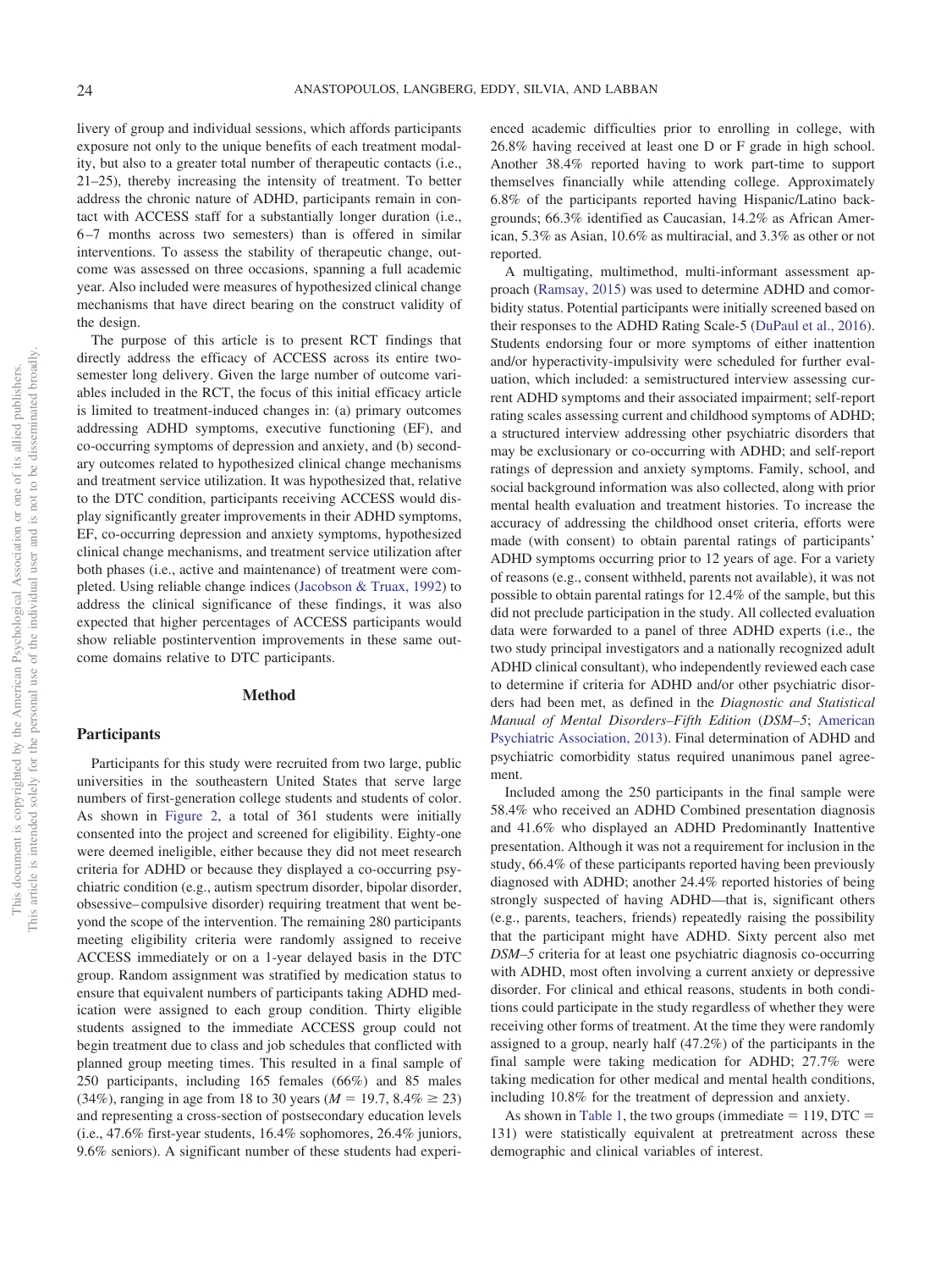#### <span id="page-4-0"></span>**Figure 2**

*Consort Diagram Showing Flow of Participants Through Clinical Trial. Drop-Out Rates Were Comparable for the Immediate (20.2%) and Delayed Treatment Groups (22.1%) at Posttreatment (Postmaintenance Phase). Drop-Outs Did Not Differ From Completers on Any Pretreatment Demographic, Primary Outcome, or Secondary Outcome*



#### **Diagnostic Measures**

## *Semi-Structured Interview for Adult ADHD*

The Semi-Structured Interview for Adult ADHD was developed specifically for this study because it allowed for a more thorough and simultaneous assessment of symptoms and ADHD-specific impairment. For each of the 18 ADHD symptoms, respondents rated not only the frequency of occurrence but also the degree to which there was associated impairment in daily functioning. In contrast with the fixed way in which ADHD symptoms are listed in rating scales, interviewers were allowed to give developmentally appropriate parenthetical descriptions of ADHD symptoms to increase participant understanding of the questions being asked. Additional questioning is directed to the other *DSM–5* criteria addressing duration, age of onset, and exclusionary conditions. Preliminary (unpublished) analyses indicate that this interview possesses satisfactory reliability (coefficient  $\alpha$  from .84 to .90) and is highly correlated with CAARS-S:L symptom dimensions (from .78 to .84). Information from this interview was used in combination with other assessment data to determine ADHD status.

#### *ADHD Rating Scale-5*

The ADHD Rating Scale-5 (ARS-5; [DuPaul et al., 2016\)](#page-11-26) is an 18-item questionnaire that possesses excellent reliability (coefficient  $\alpha$  from .89 to .94) and validity and has been used widely in research and practice. The self-report and parent-report versions of the ARS-5, which address current functioning, were modified to include a second column for rating each symptom during childhood. Together, these self-report and parent ratings were used to provide a more specific estimation of the onset and persistence of ADHD across the life span.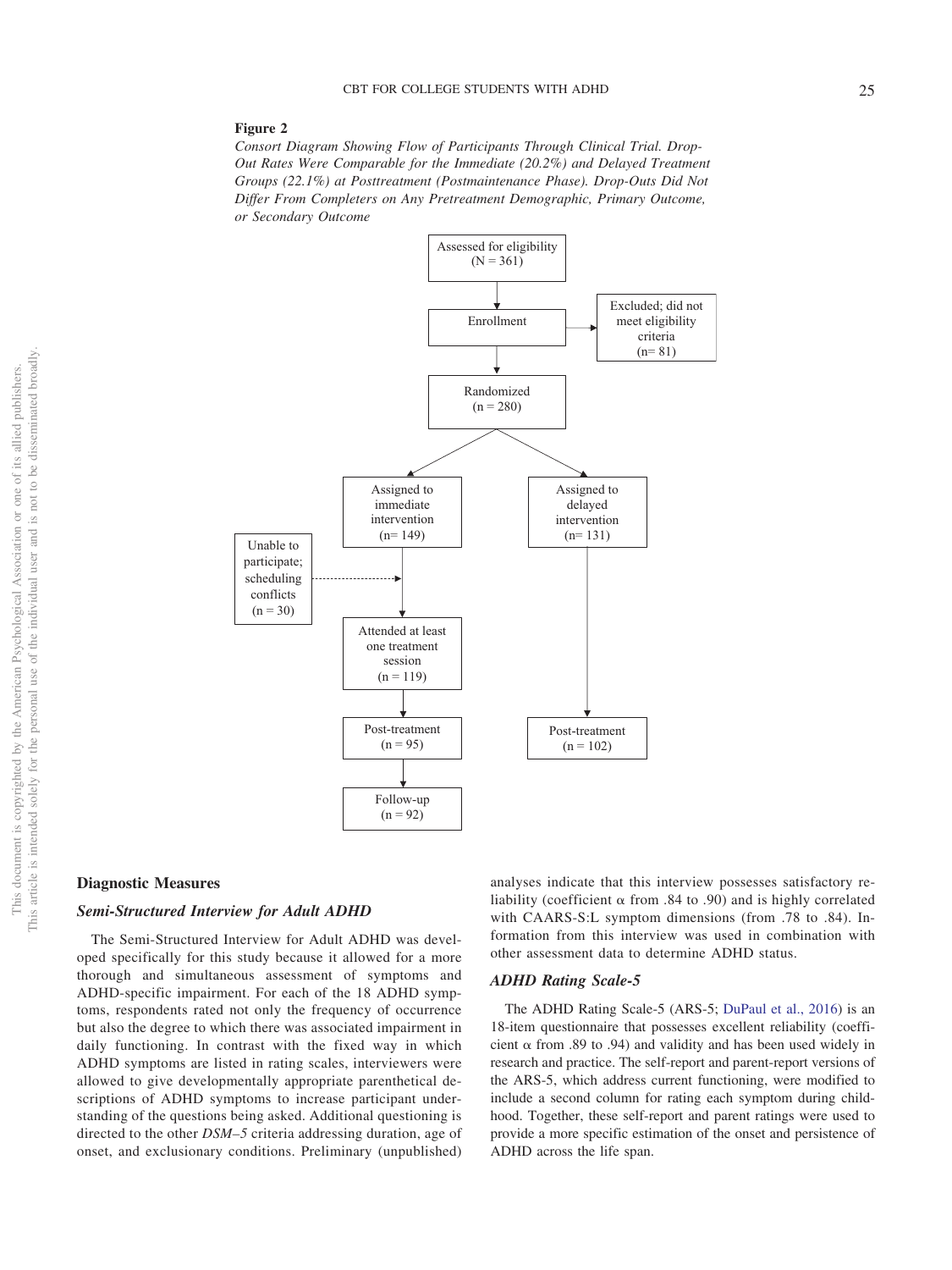#### <span id="page-5-0"></span>**Table 1**

*Pretreatment Demographic and Clinical Characteristics by Group*

|                               | <b>ACCESS</b> | <b>DTC</b> |  |
|-------------------------------|---------------|------------|--|
| Variable                      | M(SD)         | M(SD)      |  |
| Age (years)                   | 19.7(2.2)     | 19.6(2.1)  |  |
| <b>CAARS</b> Total ADHD score | 34.4 (9.2)    | 34.7 (8.9) |  |
|                               | $\%$          | $\%$       |  |
| Sex (female)                  | 64.7          | 67.2       |  |
| Race: Caucasian               | 66.1          | 66.4       |  |
| African-American              | 11.9          | 16.4       |  |
| Asian                         | 5.1           | 5.5        |  |
| More than one race            | 11.9          | 9.4        |  |
| Other/not reported            | 5.1           | 2.4        |  |
| Ethnicity: Hispanic           | 7.0           | 6.6        |  |
| First year students           | 49.6          | 45.8       |  |
| Comorbidity status            | 62.2          | 58.0       |  |
| <b>ADHD:</b> Combined         | 58.8          | 58.0       |  |
| Predominantly inattentive     | 41.2          | 42.0       |  |
| <b>ADHD</b> medications       | 53.3          | 41.7       |  |
| Other medications             | 26.1          | 29.1       |  |

*Note*. ACCESS = immediate treatment; DTC = Delayed Treatment Control;  $ADHD =$  attention deficit/hyperactivity disorder;  $CAARS =$ Conners Adult ADHD Rating Scale; Comorbidity status  $=$  presence of any non-ADHD psychiatric disorder; ADHD medication status  $=$  reported use of medication to treat ADHD; Other medication status  $=$  reported use of a medication to treat other medical/mental health conditions.

# **Structured Clinical Interview for** *DSM–5***: Research Version (SCID-5-RV)**

The SCID-5-RV [\(First, Williams, Karg, & Spitzer, 2015\)](#page-11-27) screeners for the mood, anxiety, trauma, and substance use modules (coefficient  $\alpha$  from .85 to .98) were initially administered to all participants, after which complete modules were given as needed for disorders suspected of being present. Information gathered from the SCID-5-RV was used to identify psychiatric conditions that could either rule out an ADHD diagnosis or co-occur with ADHD, as determined by the expert panel.

## **Primary Outcome Measures**

# *Conners Adult ADHD Rating Scale, Self-Report, Long Version (CAARS-S:L)*

The CAARS-S:L [\(Conners et al., 2006\)](#page-11-28) is a widely used, psychometrically sound (coefficient  $\alpha$  from .73 to .84) measure of ADHD in adults. The *DSM–IV* Inattentive (IN), Hyperactive-Impulsive (HI), and Total scores were used to assess treatmentrelated changes in ADHD symptoms.

# *Behavior Rating Inventory of Executive Function–Adult Version (BRIEF-A)*

The BRIEF-A [\(Roth et al., 2005\)](#page-11-29) is a 75-item psychometrically sound (coefficient  $\alpha = .96$ ) self-report measure that generates nine clinical scales (e.g., Self-Monitoring, Planning, Working Memory, Emotional Control), as well as three composite scales—the Behavior Regulation Index (BRI), Metacognition Index (MCI), and overall Global Executive Composite (GEC)—which were used to assess executive functioning (EF) deficits. Higher scores on these BRIEF-A composite scales indicate poorer EF.

# *Beck Depression Inventory, Second Edition (BDI-II)*

The BDI-II [\(Beck et al., 1996\)](#page-11-30) is a psychometrically sound (coefficient  $\alpha = .93$ ) measure of adult depression that is widely used in research and clinical practice. The BDI-II total score served as a measure of treatment-induced changes in depressed mood.

## *Beck Anxiety Inventory (BAI)*

The BAI [\(Beck & Steer, 1993\)](#page-11-31) is a psychometrically sound (coefficient  $\alpha = .92$ ) measure of anxiety symptoms in adults, used widely in research and clinical practice. The BAI total score was used to assess changes in overall levels of anxiety.

## **Secondary Outcome Measures**

Because we were not aware of existing measures for evaluating hypothesized clinical change mechanisms and participant service utilization, we assessed these constructs using procedures that we developed for this and related studies involving college students with ADHD.

## *Test of ADHD Knowledge (TOAK)*

The TOAK is a 40-item questionnaire that measures general knowledge of ADHD. For each item, participants respond to statements about ADHD (e.g., "Hereditary factors play a major role in determining if someone will develop ADHD") with "agree," "disagree," or "not sure." Correctly endorsed "agree" and "disagree" items are summed to yield a total score, with higher scores indicating greater knowledge of ADHD. Preliminary (unpublished) findings based on the current sample indicate that the TOAK possesses excellent internal consistency (coefficient  $\alpha$  = .86) and demonstrates evidence of convergent validity.

#### *Strategies for Success (SFS)*

The SFS contains 18 items that assess self-reported use of behavioral strategies (e.g., "Doing the most important tasks first") for managing academic work in college. Respondents indicate how adeptly they use these strategies on a 5-point scale, with 1 indicating *not well* and 5 indicating *very well*. Items are summed to yield a total score, with higher scores indicating more frequent behavioral strategy use. Initial (unpublished) findings from the current sample suggest that the SFS possesses excellent internal consistency (coefficient  $\alpha = .84$ ).

# *ADHD Cognitions Scale–College Version (ACS-CV)*

The ACS-CV is a 12-item questionnaire that assesses selfreported frequency of ADHD-related cognitions (e.g., "My work is better if I wait until the last minute"). Each item is rated on a 5-point scale, and ratings for all 12 items are summed to create a total ACS-CV score, with higher scores reflecting more frequent engagement in maladaptive thinking patterns. The ACS-CV uses many of the same items found in the 7-item ACS developed for older adult populations [\(Knouse et al., 2019\)](#page-11-32). For college students, a psychometrically sound 12-item version was found to be more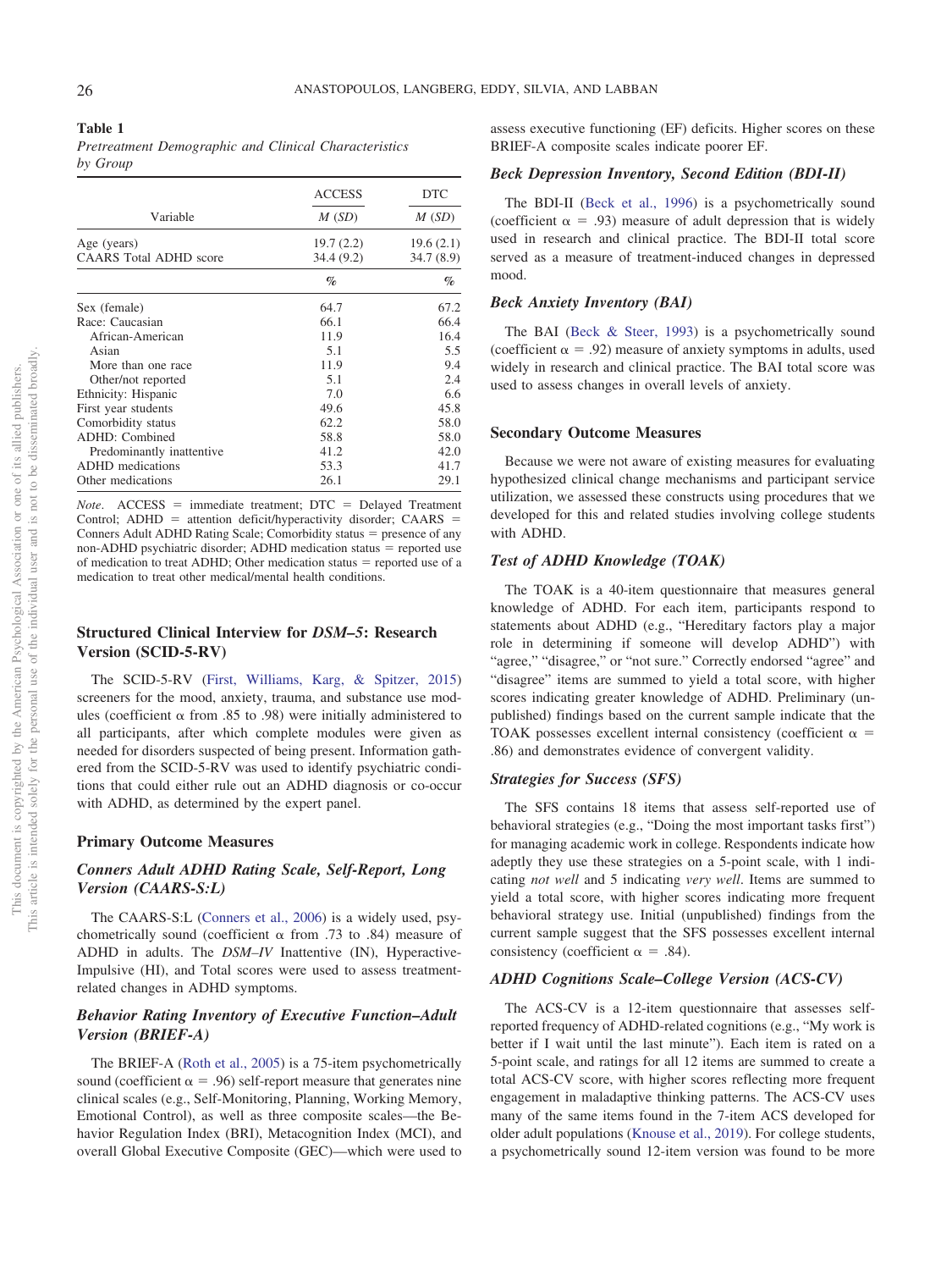appropriate, with satisfactory internal consistency (coefficient  $\alpha =$ .77) and evidence of convergent and divergent validity.

## *Services for College Students Questionnaire (SCSQ)*

The SCSQ is a self-report descriptive measure that monitors participant use of campus support services (e.g., disability accommodations) and other treatments (e.g., ADHD medication). For each service, participants first indicate whether they receive this service and then provide information about its frequency, duration, and effectiveness. In this study, participant use of disability accommodations, ADHD medication, medication for other medical/ mental health conditions, and counseling was assessed.

# **Procedure**

Students were recruited from multiple sources, including various campus support units (e.g., disability services, student health services, first-year summer orientation sessions, and campus fliers). All potential participants were made aware that this was a clinical trial for individuals with ADHD, and that ADHD status would be evaluated and confirmed prior to entry into the trial. Interested students contacted the project coordinators at each site and were initially screened for study eligibility by phone. Potentially eligible participants subsequently underwent a more comprehensive evaluation, during which information pertinent to determining eligibility for the study, as well as pretreatment outcome data, were collected.

Recruitment was ongoing, and ACCESS was delivered to five successive cohorts of participants across consecutive semesters from the fall of 2015 through the spring of 2018. Fall cohorts ran from early September through mid-November; spring cohorts from early February into mid-April. Treatment outcome data were collected from both groups on three occasions: within 2 weeks prior to beginning active treatment, immediately after active treatment, and in the final 2–3 weeks of the maintenance phase semester. While waiting to participate in ACCESS on a 1-year delayed basis, DTC participants were permitted to receive treatment as usual.

CBT group and mentoring sessions were conducted in campusbased clinic settings. Every effort was made to run CBT group meetings at times that maximized attendance; some students (*n* 30) could not participate due to scheduling conflicts (e.g., classes, jobs). On average, four to six students participated in the CBT group portion of ACCESS. Groups were conducted using a discussion-based format to encourage active participation, and participants received written handouts summarizing important session content. Guest speakers from various campus support units (e.g., disability services, student health) met briefly with the groups to describe and answer questions about their services. Mentoring sessions were generally conducted in person within a few days following the corresponding group session; occasionally, when in-person sessions were not feasible (e.g., illness), mentoring was instead conducted by phone.

Graduate student research assistants and one master's-level licensed professional counselor served as group leaders and mentors. Prior to being in the study, all received extensive training that included assigned readings, group discussions, observations, and role playing. Supervision was provided to group leaders and mentors throughout the study by licensed doctoral-level clinical psychologists. Treatment fidelity was further enhanced through use of a treatment manual containing detailed session-by-session outlines that guided group leaders and mentors in their delivery of ACCESS. All treatment sessions were audio recorded, and 20% of these were randomly selected and reviewed for treatment fidelity by the group and mentor supervisors. Overall adherence to the content of treatment sessions was excellent, with fidelity ratings of 96.4 and 95.6% obtained for the group and mentoring sessions, respectively.

All study procedures were approved annually by each university's Institutional Review Board. In addition to receiving monetary compensation for completing measures, participants were given a written summary of their screening evaluation results, which could be used as documentation for receiving campus support and treatment (e.g., accommodations, medication).

# **Results**

## **Data Analytic Plan**

Latent growth curve models, which allow for analysis of cases with missing data, were estimated to evaluate how treatment condition (immediate vs. delayed) influenced change over time. The models were estimated in Mplus 8.1 using maximum likelihood estimation with robust standard errors, which incorporates a model-based method for estimating parameters despite missing data [\(Enders, 2010\)](#page-11-33). Scores for the three time points (preactive, postactive, and postmaintenance) served as the indicators. Latent intercept and slope factors were specified and allowed to covary. For the intercept, the three factor loadings were set to 1. For the slope, the first indicator (preactive) was fixed to zero, the second indicator was freely estimated, and the final indicator (postmaintenance) was fixed to 1. In this specification, the intercept value reflects initial preactive status, and the slope value reflects total growth from preactive (Time 1, coded 0) to postmaintenance (Time 3, coded 1).

A multiple-group framework was used to evaluate differential change over time. The immediate ACCESS and DTC conditions were specified as the two groups, and Wald tests of model constraints were used to test whether the slope means differed significantly between the two groups. Rarely were there significant effects of treatment condition on intercept values (i.e., pretreatment scores), consistent with random assignment to condition, and so these effects were omitted from the main text for clarity. Because the slopes were constrained to be equal, a significant model test indicates a rejection of the null hypothesis of equal slopes in the two group conditions. Within each group, the residual variances of the intercept and slope, as well as their residual covariance, were freely estimated. The residual variances of the slopes tended to be small, and in a handful of cases (e.g., BDI-II) they were fixed to 0 to facilitate convergence to proper solutions. The residual variances of the three indicators were constrained to be equal within each group to reflect homoscedasticity [\(Preacher et](#page-11-34) [al., 2008\)](#page-11-34). Initial growth analyses indicated that site differences had no impact on the trajectories for either group; thus, site was not included in the final growth models. Model fit for the multiple group models is displayed in [Table 2,](#page-7-0) with the data reported in the original, unstandardized metric. Reported below for each outcome are effect sizes, expressed in the Cohen's *d* metric, representing the magnitude of the difference in slopes between the ACCESS and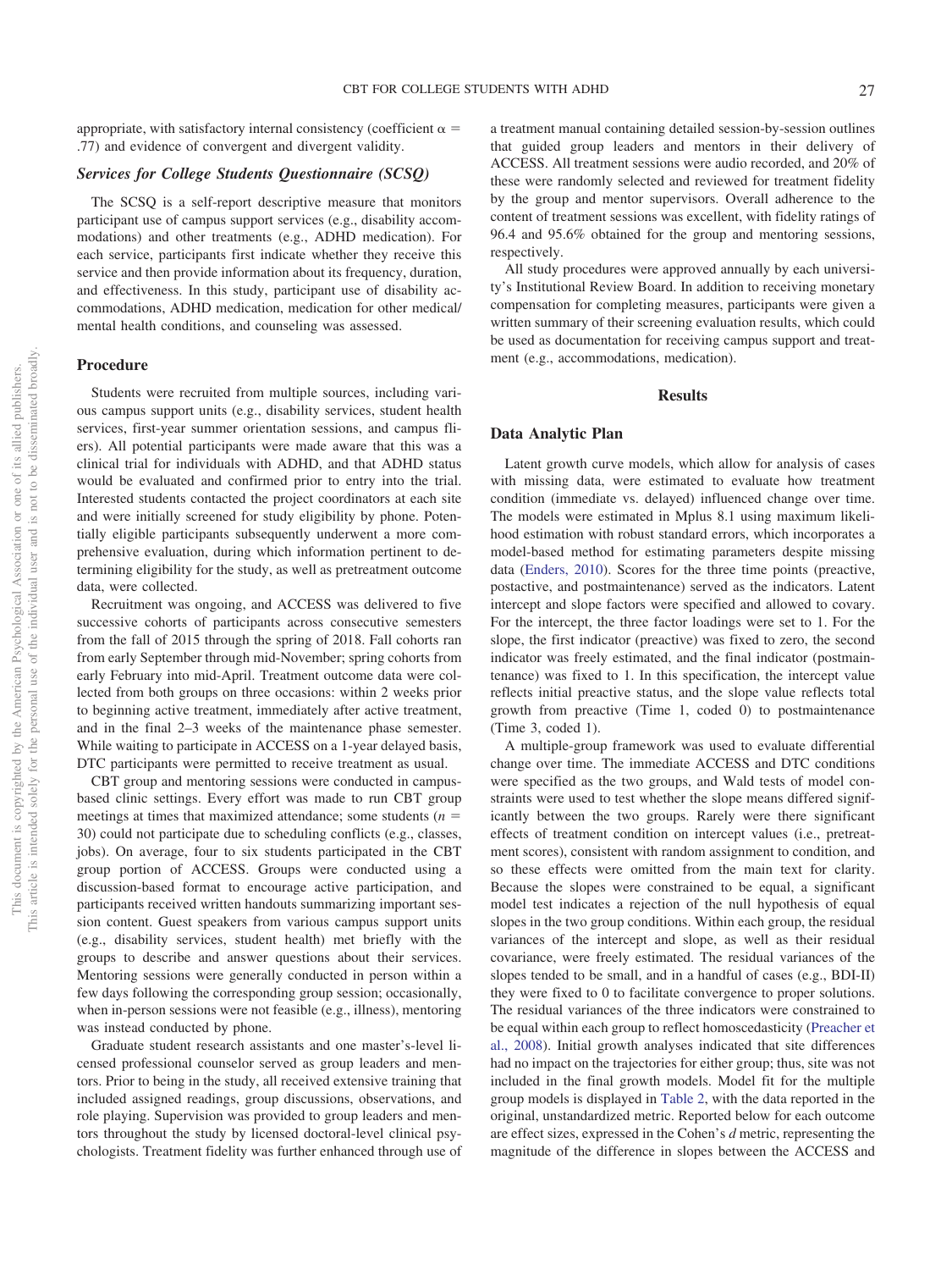<span id="page-7-0"></span>

| Table 2                            |  |  |  |
|------------------------------------|--|--|--|
| Outcome Data and Model Fit Indices |  |  |  |

|                    | Time 1               |                      | Time 2                                                                                           |                      | Time 3              |                      | Model fit for multiple group models |            |             |                         |
|--------------------|----------------------|----------------------|--------------------------------------------------------------------------------------------------|----------------------|---------------------|----------------------|-------------------------------------|------------|-------------|-------------------------|
|                    |                      | M(SD)                |                                                                                                  | M(SD)                | M(SD)               |                      |                                     |            |             |                         |
|                    |                      | $\boldsymbol{n}$     | $\boldsymbol{n}$                                                                                 |                      | $\boldsymbol{n}$    |                      |                                     |            |             | <b>RMSEA</b>            |
| Outcome            | <b>ACCESS</b>        | <b>DTC</b>           | <b>ACCESS</b>                                                                                    | <b>DTC</b>           | <b>ACCESS</b>       | <b>DTC</b>           | $\chi^2$ (df)                       | <b>CFI</b> | <b>SRMR</b> | $[90\% \text{ CI}]$     |
| <b>CAARS</b> Total | 34.48(9.16)<br>117   | 34.73 (8.82)<br>130  | 29.64 (9.28)<br>111                                                                              | 31.54 (10.43)<br>109 | 28.46 (9.48)<br>95  | 31.68 (9.48)<br>102  | 9.31(7)                             | .99        | .12         | $.05$ [ $.00, .13$ ]    |
| IN                 | 19.93 (4.57)<br>117  | 20.36 (4.45)<br>130  | 16.25(5.20)<br>111                                                                               | 18.22(5.70)<br>109   | 15.05(5.24)<br>95   | 17.86 (5.28)<br>102  | 16.22(7)                            | .94        | .20         | $.10$ [ $.04$ , $.17$ ] |
| HI                 | 14.55(5.74)<br>117   | 14.37(5.61)<br>130   | 13.39(5.32)<br>111                                                                               | 13.32(6.23)<br>109   | 13.41(5.57)<br>95   | 13.81 (5.89)<br>102  | $3.87(5)$ 1                         |            | .06         | $.00$ [ $.00$ , $.11$ ] |
| <b>BRIEF GEC</b>   | 118                  | 131                  | 157.17 (18.13) 155.62 (22.30) 145.86 (25.05) 154.00 (24.46) 140.39 (24.85) 150.01 (24.69)<br>113 | 111                  | 93                  | 100                  | 9.09(7)                             | .98        | .25         | $.05$ [ $.00, .13$ ]    |
| BRI                | 60.70 (11.22)<br>118 | 59.40 (11.05)<br>131 | 58.02 (12.28)<br>113                                                                             | 59.85 (11.95)<br>111 | 56.88 (11.86)<br>93 | 59.06 (11.95)<br>100 | $3.38(7)$ 1                         |            | .10         | $.00$ [ $.00$ , $.06$ ] |
| MCI                | 95.62 (14.71)<br>118 | 95.87 (14.84)<br>131 | 87.58 (15.23)<br>113                                                                             | 94.15 (15.18)<br>111 | 83.51 (15.07)<br>93 | 90.93 (15.48)<br>100 | 7.05(5)                             | .96        | .07         | $.06$ [ $.00, .15$ ]    |
| BDI-II             | 14.60(10.55)<br>119  | 14.82 (10.57)<br>131 | 12.97(9.98)<br>113                                                                               | 18.47 (11.97)<br>113 | 13.12 (11.39)<br>95 | 16.19(11.62)<br>103  | 7.80(7)                             | .99        | .08         | $.03$ [ $.00, .12$ ]    |
| BAI                | 13.67 (11.79)<br>119 | 12.15 (10.29)<br>131 | 14.32 (11.40)<br>113                                                                             | 14.65 (11.38)<br>113 | 12.27(10.53)<br>94  | 14.29 (12.04)<br>102 | 8.28(5)                             | .98        | .03         | $.07$ [ $.00, .16$ ]    |
| <b>TOAK</b>        | 20.86(6.19)<br>119   | 20.85(6.23)<br>129   | 29.93 (4.86)<br>113                                                                              | 22.70 (5.68)<br>110  | 29.03(5.00)<br>94   | 23.15(5.63)<br>103   | 17.91(5)                            | .93        | .08         | $.14$ [.08, .22]        |
| <b>SFS</b>         | 46.74 (10.97)<br>119 | 44.74 (11.00)<br>131 | 61.16(11.64)<br>112                                                                              | 48.84 (12.09)<br>113 | 61.18(12.27)<br>93  | 49.58 (13.58)<br>104 | 6.33(5)                             | .99        | .09         | $.05$ [ $.00, .14$ ]    |
| ACS-CV             | 36.27 (7.88)<br>119  | 36.03(8.23)<br>131   | 32.93 (7.84)<br>110                                                                              | 35.77 (7.91)<br>113  | 31.91(8.13)<br>95   | 35.54 (8.71)<br>103  | $4.43(5)$ 1                         |            | .07         | $.00$ [ $.00$ , $.12$ ] |

*Note*. Outcome data reported in the original, unstandardized metric; CFI = comparative fit index; SRMR = standardized root mean square residual; RMSEA = root mean square error of approximation; ACCESS = immediate treatment; DTC = Delayed Treatment Control; CAARS total = Conners Adult ADHD Rating Scale total score; IN = CAARS inattention; HI = CAARS hyperactivity-impulsivity; BRIEF GEC = Behavioral Rating Inventory of Executive Functioning Global Executive Composite; BRI = BRIEF Behavior Regulation Index; MCI = BRIEF Metacognition Index; BDI-II = Beck Depression Inventory–II;  $BAI = Beck$  Anxiety Inventory;  $TOAK = Test$  of ADHD Knowledge;  $SFS = Strategy$  of Success; ACS-CV = ADHD Cognitions Scale–College Version.

DTC conditions (i.e., the effect of condition on change). For the purposes of interpretation, Cohen's *d* values on the order of .20, .50, and .80 were considered small, medium, and large effects, respectively.

# **Primary Outcomes**

#### *ADHD Symptoms*

The immediate ACCESS ( $b = -6.16$ , *SE* = .82,  $p < .001$ ) and DTC ( $b = -2.90$ ,  $SE = .66$ ,  $p < .001$ ) groups showed significant declines in overall ADHD symptomatology as measured by CAARS Total ADHD scores, with the decline being significantly greater in the ACCESS condition, Wald  $(1) = 9.78$ ,  $p = .002$ ,  $d =$ .39 [.15, .65]. The ACCESS ( $b = -4.83$ ,  $SE = .52$ ,  $p < .001$ ) and DTC ( $b = -3.32$ ,  $SE = .38$ ,  $p < .001$ ) groups also showed significant declines in inattention symptoms as measured by CAARS IN scores, with a significantly larger decline observed among ACCESS participants, Wald  $(1) = 16.08 p < .001, d = .50$ [.25, .76]. As shown in [Figure S1](https://doi.org/10.1037/ccp0000553.supp) (in the online supplemental materials), these reductions in ADHD symptoms were evident at the end of the active phase and remained stable throughout the maintenance phase of the intervention. In contrast with the marginal decline in hyperactive-impulsive symptoms (CAARS HI scores) shown by the DTC condition ( $b = -.64$ ,  $SE = .34$ ,  $p =$ .060), the ACCESS group showed a significant decline  $(b = -1.32, SE = .43, p = .002)$ ; the slopes, however, did not differ between these groups, Wald  $(1) = 1.50$ ,  $p = .220$ ,  $d = .16$  $[-.09, .41].$ 

#### *Executive Functioning*

In terms of overall EF deficits as measured by BRIEF-A GEC scores, the DTC condition showed a marginal decline  $(b = -3.31, SE = 2.02, p = .101)$ , whereas the immediate ACCESS group ( $b = -16.69$ ,  $SE = 2.28$ ,  $p < .001$ ) showed a significant decline and its slope was significantly greater than that of the DTC condition, Wald  $(1) = 22.32, p < .001, d = .56$ [.31, .81]. In contrast with the DTC group that displayed no change in behavioral regulation deficits as measured by BRIEF-A BRI scores ( $b = .14$ ,  $SE = .85$ ,  $p = .867$ ), the ACCESS group ( $b = -4.17$ ,  $SE = .98$ ,  $p < .001$ ) showed a significant decline and the slopes differed significantly between the conditions, Wald  $(1) = 10.78$ ,  $p = .001$ ,  $d = .43$  [.17, .68]. Regarding metacognition deficits (BRIEF-A MCI scores), there were significant declines in both the ACCESS group  $(b = -11.26, SE = 1.82, p < .001)$  and the DTC condition  $(b = -3.14, SE = 1.59, p = .049)$ , but the decline for ACCESS participants was significantly greater, Wald  $(1) = 18.25$ ,  $p <$ .001,  $d = .43$  [.18, .68]. For all three BRIEF-A measures, these improvements in EF were evident at the end of the active phase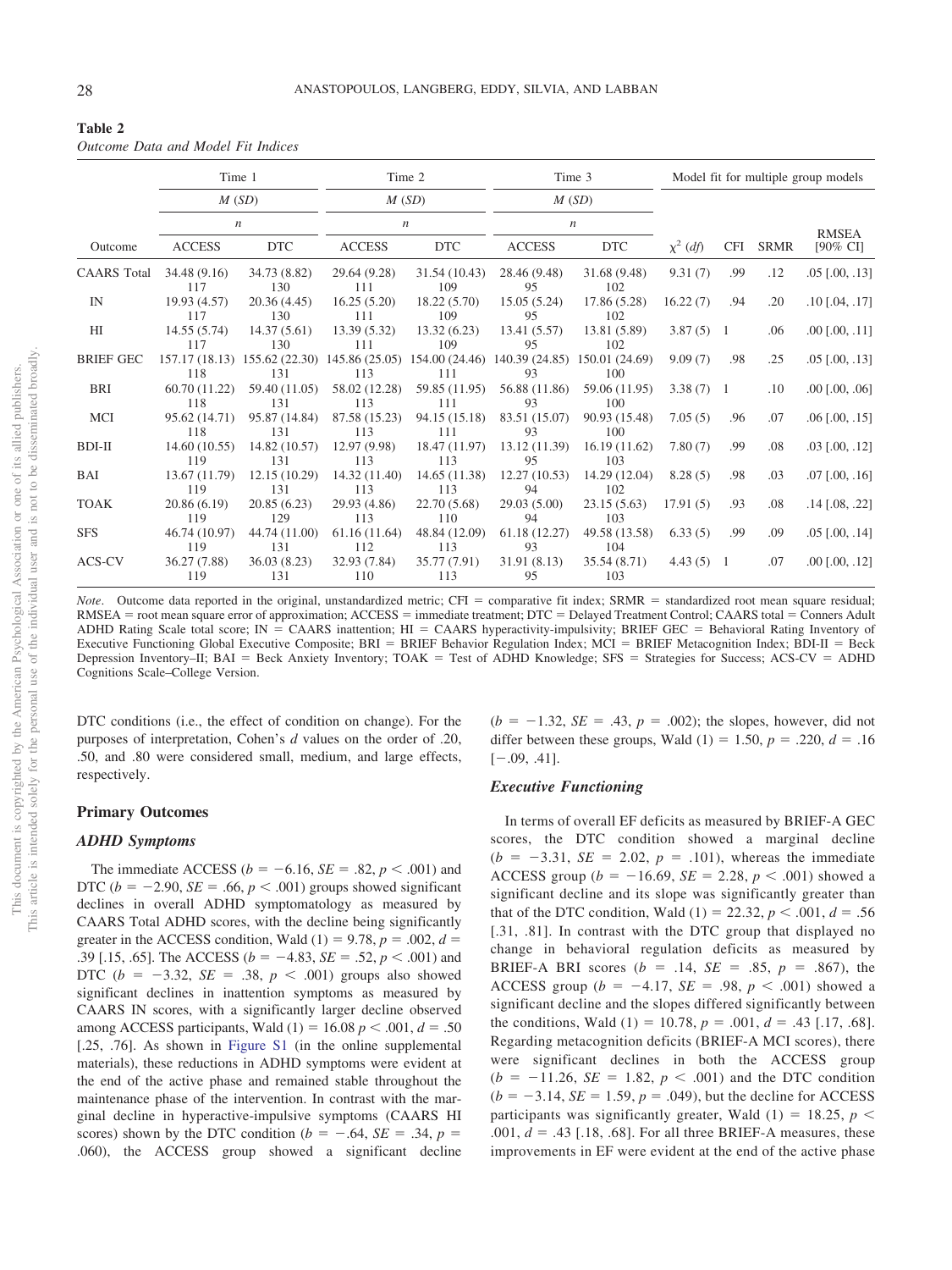and remained stable throughout the maintenance phase of AC-CESS (see [Figure S2](https://doi.org/10.1037/ccp0000553.supp) in the online supplemental materials).

# *Emotional Functioning*

Analyses of the BDI-II revealed no significant reductions in depression symptoms for either the ACCESS ( $b = -.77$ , *SE* = .74,  $p = .297$ ) or DTC groups ( $b = 1.81$ ,  $SE = 1.14$ ,  $p = .111$ ), and the slopes did not differ significantly, Wald  $(1) = 2.13$ ,  $p =$ .145,  $d = .24$  [ $-.01, .49$ ]. Analyses of BAI scores indicated that there was a significant increase in anxiety for the DTC group ( $b =$ 2.78,  $SE = .98$ ,  $p = .005$ ), but no change in the ACCESS condition  $(b = -1.10, SE = 1.16, p = .346)$ ; the slopes between groups differed significantly, Wald  $(1) = 6.22$ ,  $p = .013$ ,  $d = .33$  [.08, .58]. Although emotional functioning did not improve, it is of clinical interest to note that depression and anxiety levels seemed to stabilize for ACCESS participants, while worsening for DTC participants (see [Figure S3](https://doi.org/10.1037/ccp0000553.supp) in the online supplemental materials).

# **Secondary Outcomes**

#### *Clinical Change Mechanisms*

The immediate ACCESS ( $b = 8.29$ ,  $SE = .53$ ,  $p < .001$ ) and DTC ( $b = 1.99$ ,  $SE = .41$ ,  $p < .001$ ) groups showed significant growth in their knowledge of ADHD as measured by TOAK scores. This increase in ADHD knowledge was significantly greater among ACCESS participants, Wald  $(1) = 102.24$ ,  $p <$ .001,  $d = 1.21$  [.94, 1.48]. The immediate ACCESS ( $b = 14.50$ ,  $SE = 1.33, p < .001$  and DTC (*b* = 4.11, *SE* = .97, *p* < .001) groups also showed significant growth in their use of behavioral strategies as measured by SFS scores, with the increase being significantly larger in the ACCESS condition, Wald  $(1) = 42.24$ ,  $p < .001$ ,  $d = .81$  [.56, 1.07]. Analyses of maladaptive thinking as measured by ACS-CV scores indicated that the DTC group did not significantly change over time ( $b = -.44$ ,  $SE = .63$ ,  $p = .487$ ). The ACCESS condition did change significantly over time  $(b = -4.24, SE = .74, p < .001)$ , and this decline in maladaptive thinking was significantly greater for the immediate ACCESS participants, Wald  $(1) = 15.57$ ,  $p < .001$ ,  $d = .50$  [.25, .75]. As shown in [Figure S4](https://doi.org/10.1037/ccp0000553.supp) (in the online supplemental materials), these improvements in clinical change mechanisms were evident at the end of the active phase and remained stable throughout the maintenance phase of ACCESS.

# *Service Utilization*

A descriptive summary of participants' use of treatment and other support services appears in [Table 3.](#page-8-0) Because these outcomes are categorical, scored 0 and 1, an alternate model specification was used. Growth curve models with categorical indicators do not afford the same markers of model fit and estimating a multiplegroup model is much less straightforward for categorical outcomes. As before, latent intercept  $(1, 1, 1)$  and slope  $(0, \dot{ }^*, 1)$ factors were estimated, and the residual variances and covariance for the intercept and slope were freely estimated. Treatment condition was included as an observed predictor (coded  $0 =$  delayed,  $1 =$  immediate). This model thus estimates the overall slope for the entire sample, along with how treatment status predicts variation in the slope.

<span id="page-8-0"></span>

| Table 3 |                                        |  |  |
|---------|----------------------------------------|--|--|
|         | Service Utilization by Group Over Time |  |  |

| Service             |      |      | % Preactive % Postactive % Postmaintenance |
|---------------------|------|------|--------------------------------------------|
| Disability services |      |      |                                            |
| <b>ACCESS</b>       | 25.3 | 67.3 | 60.9                                       |
| DTC.                | 22.1 | 37.5 | 38.0                                       |
| ADHD medication     |      |      |                                            |
| <b>ACCESS</b>       | 53.3 | 68.9 | 67.0                                       |
| <b>DTC</b>          | 41.7 | 59.4 | 71.9                                       |
| Other medication    |      |      |                                            |
| <b>ACCESS</b>       | 26.1 | 24.0 | 30.1                                       |
| DTC.                | 29.1 | 32.4 | 37.6                                       |
| Counseling services |      |      |                                            |
| <b>ACCESS</b>       | 33.7 | 25.3 | 34.5                                       |
| <b>DTC</b>          | 52.4 | 39.4 | 45.1                                       |

*Note*. Disability services  $=$  use of formal disability accommodations approved by campus disability office;  $ACCESS =$  immediate treatment;  $DTC$  = Delayed Treatment Control;  $ADHD$  = attention deficit/ hyperactivity disorder; ADHD medication  $=$  use of medication to treat ADHD; Other medication  $=$  use of medication to treat other mental health and medical conditions; Counseling services  $=$  use of counseling received outside of ACCESS program.

The sample overall did not change in its use of disability service accommodations over time,  $b = .39$ ,  $SE = .49$ ,  $p = .415$ , but treatment status significantly moderated change, with the immediate ACCESS condition showing a significant increase in using disability services,  $b = 1.96$ ,  $SE = .58$ ,  $p = .001$ ,  $d = 1.03$  [.48, 1.59]. Although the sample overall increased its use of ADHD medication,  $b = 3.16$ ,  $SE = 1.39$ ,  $p = .022$ , treatment status did not significantly moderate this change,  $b = -.81$ ,  $SE = 1.24$ ,  $p =$ .513,  $d = .18 [-.32, .68]$ . There was no change in overall sample use of medications for other medical and mental health conditions,  $b = 1.36$ ,  $SE = 12.00$ ,  $p = .910$ , and treatment status did not significantly moderate the slope,  $b = -.58$ ,  $SE = 1.75$ ,  $p = .740$ ,  $d = .25$  [-1.02, 1.52]. Likewise, the sample overall did not change in its use of counseling services delivered outside of ACCESS,  $b = -.20$ ,  $SE = .28$ ,  $p = .468$ , and treatment status did not significantly moderate the slope,  $b = -.03$ ,  $SE = .20$ ,  $p = .900$ ,  $d = .13$  [-1.40, 1.66].

## **Clinical Significance of Findings**

To inform clinical practice, reliable change indices (RCI; [Ja](#page-11-0)[cobson & Truax, 1992\)](#page-11-0) were calculated to determine individual rates of response to treatment. Preactive to postmaintenance phase difference scores were used for these calculations, with positive differences reflecting desired therapeutic change for all outcome measures. Consistent with the [Jacobson and Truax \(1992\)](#page-11-0) guidelines, RCIs greater than 1.96 represented evidence of statistically significant improvement. Although positive RCIs  $\leq 1.96$  can reflect improvement, these changes are not of a magnitude to be considered statistically significant and therefore are likely due to chance. Because individuals with ADHD are at increased risk for displaying deterioration in their functioning [\(Barkley, 2015\)](#page-11-1), a third clinical significance category was generated, operationally defined as RCIs <0, to examine outcomes reflecting a worsening in functioning over time.

Higher rates of reliable improvement among immediate ACCESS participants were revealed by  $\chi^2$  analyses of the ob-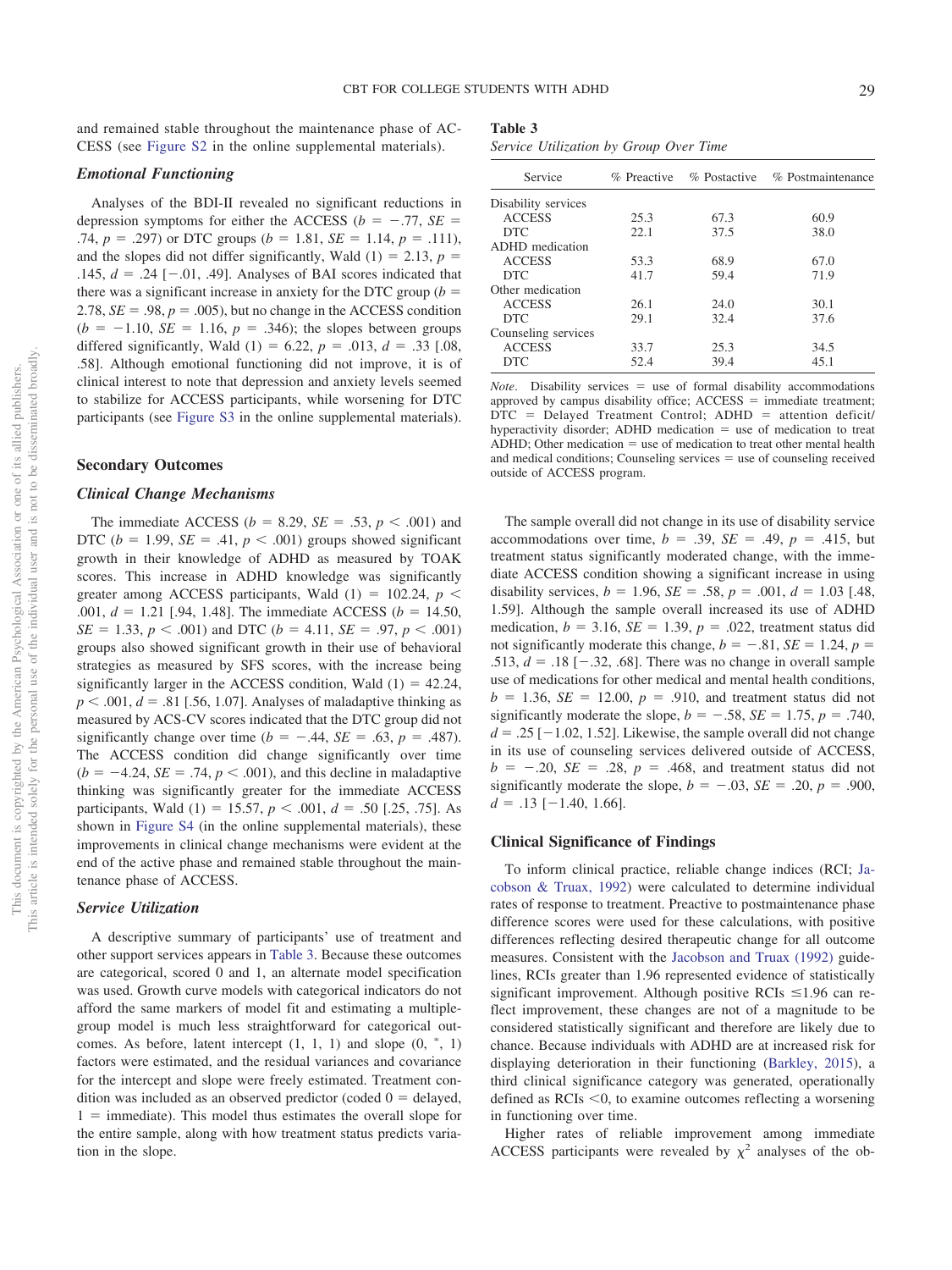<span id="page-9-0"></span>**Table 4** *Treatment Response Classifications Based on Reliable Change Indices*

| Outcome             | % Worse | % Improved | % Reliable<br>improvement | $\chi^2$   |
|---------------------|---------|------------|---------------------------|------------|
| <b>CAARS IN</b>     |         |            |                           |            |
| <b>ACCESS</b>       | 12.9    | 25.8       | 61.3                      | $17.55***$ |
| <b>DTC</b>          | 22.5    | 46.1       | 31.4                      |            |
| <b>BRIEF-A GEC</b>  |         |            |                           |            |
| <b>ACCESS</b>       | 22.6    | 26.9       | 50.5                      | $9.89***$  |
| <b>DTC</b>          | 40.0    | 30.0       | 30.0                      |            |
| <b>BDI-II</b> Total |         |            |                           |            |
| <b>ACCESS</b>       | 37.9    | 41.1       | 21.1                      | $6.22*$    |
| <b>DTC</b>          | 54.4    | 26.2       | 19.4                      |            |
| <b>BAI</b> Total    |         |            |                           |            |
| <b>ACCESS</b>       | 42.6    | 46.8       | 10.6                      | $6.93*$    |
| <b>DTC</b>          | 52.0    | 46.1       | 2.0                       |            |
| <b>TOAK Total</b>   |         |            |                           |            |
| <b>ACCESS</b>       | 5.3     | 51.1       | 43.6                      | 35.89***   |
| <b>DTC</b>          | 22.5    | 68.6       | 8.8                       |            |
| <b>SFS</b> Total    |         |            |                           |            |
| <b>ACCESS</b>       | 9.7     | 58.1       | 31.2                      | $18.45***$ |
| <b>DTC</b>          | 27.6    | 62.2       | 10.2                      |            |
| <b>ACS-CV Total</b> |         |            |                           |            |
| <b>ACCESS</b>       | 23.2    | 65.3       | 11.6                      | $8.07*$    |
| <b>DTC</b>          | 41.7    | 51.5       | 6.8                       |            |

*Note.* CAARS IN = Conners Adult ADHD Rating Scale Inattention;  $DTC =$  Delayed Treatment Control; BRIEF-A GEC = Behavioral Rating Inventory of Executive Functioning–Adults Global Executive Composite;  $BDI-II = Beck Depression Inventory; BAL = Beck Anxiety Inventory;$  $TOAK$  = Test of ADHD Knowledge;  $SFS$  = Strategies for Success; ACS-CV = ADHD Cognitions Scale–College Version.<br>  $p < .05.$   $\longrightarrow p < .01.$   $\longrightarrow p < .001.$ 

served RCI distributions (see [Table 4\)](#page-9-0), in terms of inattention (61.3 vs. 31.4%), EF (50.5 vs. 30.0%), anxiety (10.6 vs. 2.0%), knowledge of ADHD (43.6 vs. 8.8%), and use of behavioral strategies (31.2 vs. 10.2%). Although rates of reliable improvement were essentially equivalent for immediate ACCESS and DTC participants with respect to depression and maladaptive thinking patterns, higher percentages of DTC participants displayed a worsening in their reports of both depression (54.4 vs. 37.9%) and maladaptive thinking (41.7 vs. 23.2%). Further evidence of this increased risk for a deterioration in functioning among DTC versus immediate ACCESS participants was also seen among the distributions for inattention (22.5 vs. 12.9%), EF (40.0 vs. 22.6%), anxiety (52.0 vs. 42.6%), knowledge of ADHD (22.5 vs. 5.3%), and behavioral strategy use (27.6 vs. 9.7%).

#### **Discussion**

Findings from this large-scale multisite RCT revealed numerous improvements in functioning among the college students with ADHD who received ACCESS on an immediate versus delayed basis. In terms of primary outcomes, immediate ACCESS participants displayed statistically significant greater declines in their overall ADHD symptomatology, which was driven largely by a decline in their self-reported inattention symptoms. Effect sizes associated with these differences were medium in strength (Cohen's *d* ranging from .39 to .50). Immediate ACCESS participants also displayed statistically significant improvements in executive functioning (EF), with medium effect sizes noted for overall EF deficits  $(d = .56)$ , as well as for EF deficits pertaining specifically to behavioral regulation ( $d = .43$ ) and metacognition ( $d = .43$ ) skills. Contrary to study expectations, neither group exhibited a statistically significant decline in overall levels of depression. Although immediate ACCESS participants did not show a significant decline in overall levels of anxiety, there was a significant increase in anxiety for the DTC group. The slopes between the two groups were significantly different, thus suggesting a significant worsening of anxiety symptoms among DTC participants.

Examination of hypothesized mechanisms of clinical change and participant service utilization also revealed statistically significant differences between the groups. Although both groups showed increases over time in their knowledge of ADHD and use of behavioral strategies, these increases were significantly greater for participants in the immediate ACCESS group versus the DTC condition. Effect sizes associated with these group differences were large, with Cohen's *d* estimates of 1.21 and .81 for ADHD knowledge and behavioral strategies, respectively. The immediate ACCESS group also displayed a significantly greater decline in maladaptive thinking than the DTC condition, with the difference between the groups being of moderate effect size  $(d = .50)$ . Such improvements in ADHD knowledge, use of behavioral strategies, and adaptive thinking skills, as measured by our study-specific measures, speak to their potential role as clinical change mechanisms, lending support to the construct validity of our design. In terms of service utilization, group status moderated use of disability services, with immediate ACCESS participants displaying a significant increase in their use of disability accommodations. Both groups exhibited significantly increased use of ADHD medications over time, but this increase was not moderated by group status. The fact that both groups increased their use of ADHD medication may have been facilitated by participants' receipt of written screening evaluation summaries that could be used as documentation for receiving such services. Neither group, however, displayed statistically significant increases in their use of medication for other mental health conditions or in their participation in counseling outside of ACCESS.

Our clinical significance analyses, which address therapeutic change at the level of individuals rather than group aggregates, also revealed findings in line with study expectations. Relative to DTC participants, higher percentages of immediate ACCESS participants displayed reliable improvements in multiple domains of functioning, including self-reported inattention symptoms, executive functioning, anxiety symptoms, knowledge of ADHD, and use of behavioral strategies. Of additional clinical significance are findings at the other end of the continuum. Specifically, higher percentages of DTC participants displayed a worsening in their functioning relative to immediate ACCESS participants in terms of inattention, executive functioning, depression, anxiety, knowledge of ADHD, behavioral strategy use, and maladaptive thinking. Such evidence of a deterioration in functioning is not completely unexpected, given what is known about the deleterious impact of ADHD across the life span [\(Barkley, 2015\)](#page-11-1). What is surprising, and at the same time sobering, is the magnitude of the worsening and the fact that it occurred within a relatively short 12-month time frame among DTC participants who could and did receive treatments other than ACCESS (e.g., ADHD medication).

Although it is clinically meaningful that ACCESS participants were less likely to experience a worsening in their depression and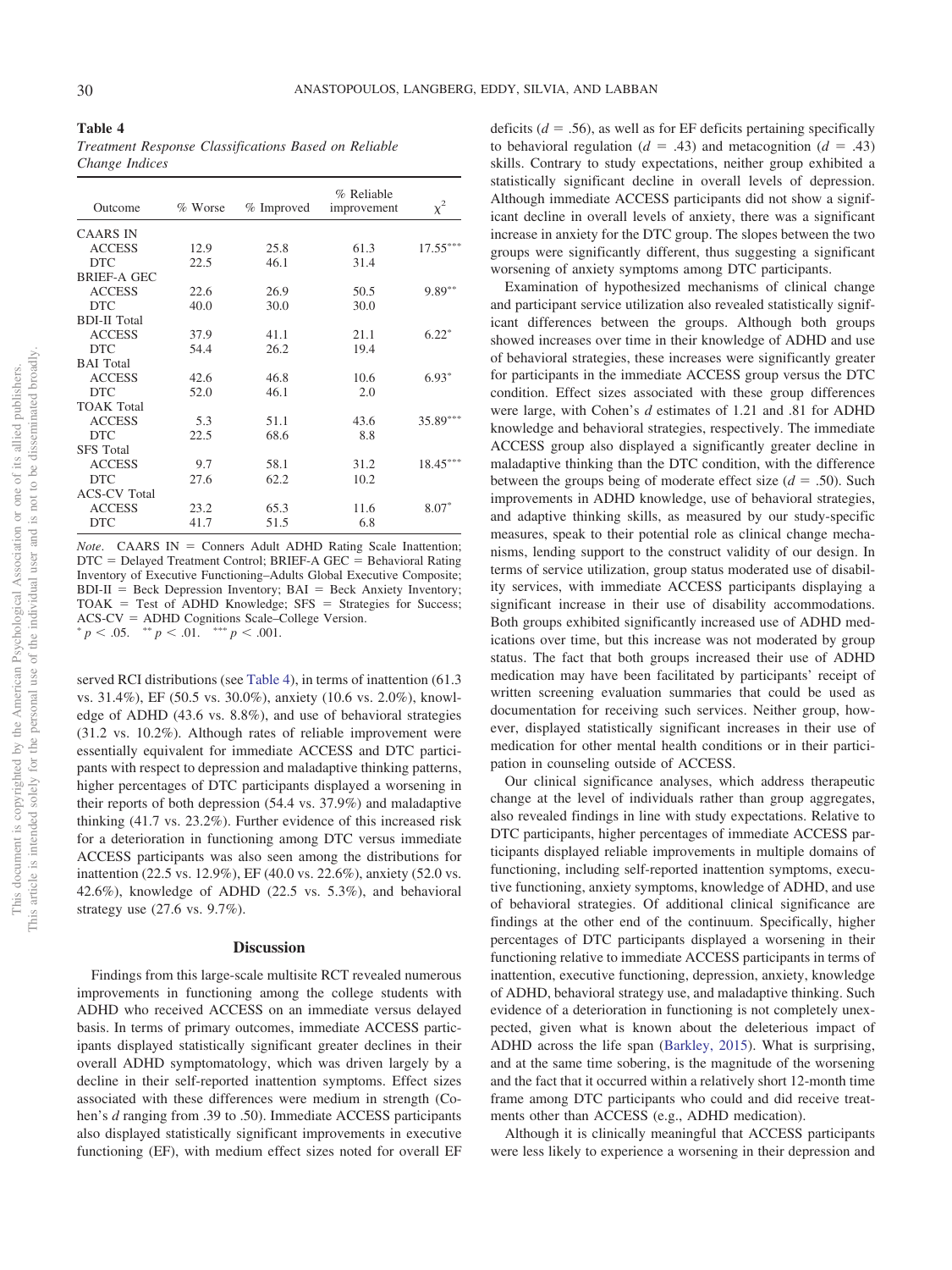anxiety symptoms according to the RCI results, their failure to improve in these domains was somewhat surprising. This lack of improvement could be due to the timing of when the adaptive thinking portion of ACCESS directly addresses emotional functioning. Because this occurs in Week 5 of the 8-week active phase (see [Figure 1\)](#page-2-0), ACCESS participants may not have had enough time to master the adaptive thinking skills necessary for bringing about improvements in depression and anxiety. Assuming this to be the case, one option for addressing this would be to identify participants with elevated pretreatment levels of depression/anxiety and to have mentors begin targeting these emotional features at an earlier stage of ACCESS. Mentors could also encourage depressed/anxious participants to seek out and concurrently receive more intensive individual CBT counseling outside of ACCESS. Such recommendations are in keeping with the notion that ADHD is best managed via multimodal interventions [\(Barkley, 2015\)](#page-11-1). In this regard, ACCESS is well suited to being used in combination with other treatments (e.g., medication, accommodations, counseling) to address the multiple psychosocial needs of emerging adults with ADHD attending college.

Despite the encouraging nature of the obtained findings, it remains necessary to acknowledge limitations that have bearing on conclusions drawn from this RCT. For example, the primary and secondary outcome measures reported in this article were somewhat limited in scope and based exclusively on self-report. As noted earlier, our RCT did include measures examining other outcomes (e.g., academic, general daily functioning) but space limitations precluded their inclusion in the current article. These will be addressed subsequently, including analyses of more objective measures of academic functioning drawn from educational records (see [Appendix\)](#page-12-5). Two additional issues not addressed in this article are: (a) the temporal stability of treatment-induced improvements following termination from ACCESS, and (b) the potential moderating effects of sex/gender, race/ethnicity, and variables of clinical interest (e.g., comorbid features) on response to treatment. Both issues will be thoroughly examined in a subsequent article focused on the treatment response of immediate ACCESS participants, for whom outcome data are available not only from the active and maintenance phases, but also from a follow-up assessment (see [Figure 2\)](#page-4-0) conducted 6 months after participation in ACCESS had been completed. The fact that immediate and delayed treatment participants could receive other forms of treatment while participating in the study makes it difficult to ascertain the unique contribution that ACCESS made to observed improvements in outcome. Evidence indirectly suggesting that ACCESS did indeed contribute to treatment gains may be inferred from the absence of group differences in their use of other treatments (i.e., ADHD medication, medication for other mental health conditions, counseling services). Another potential limitation affecting the external validity of these findings is the gender distribution of our sample (66% female), which differs from the relatively higher proportion of males known to have ADHD in the general population. The reasons for this discrepancy are not entirely clear, but it is first important to note that the gender distribution of our sample is in line with the  $60 - 67\%$  representation of female undergraduates at our two sites. Also speaking to this issue is the fact that longitudinal research has shown that females with ADHD generally attain more years of formal education than do males with this same condition [\(Barkley et al., 2008\)](#page-11-8).

Bearing these limitations in mind, findings from this large multisite RCT study build upon those reported from our earlier open clinical trial [\(Anastopoulos & King, 2015;](#page-10-2) [Anastopoulos et](#page-10-1) [al., 2018\)](#page-10-1) and provide strong evidence in support of the efficacy of ACCESS as a treatment for emerging adults with ADHD attending college. Although ACCESS shares features found in other psychosocial treatments for college students with ADHD (e.g., CBT, OTMP, coaching), it uniquely blends many of these components together into a single treatment package that is further enhanced by the inclusion of novel treatment elements, such as: an intensive ADHD knowledge component to give college students a developmentally appropriate understanding of their own ADHD; simultaneous delivery of group treatment and individual mentoring to facilitate acquisition and mastery of new knowledge and skills; and a longer duration of treatment (i.e., active and maintenance phases delivered across two semesters) to better address the chronic nature of ADHD. Given the clinically challenging nature of the college students in the study and the rigor with which ADHD and comorbid conditions were identified in our multisite sample, it is likely that ACCESS is well-suited to addressing the needs of other students with ADHD in postsecondary settings. Its feasibility as a treatment option stems in part from a consideration of the fact that participation in ACCESS was quite high during the active treatment phase: 83.2% attended at least six of eight planned group sessions; 85.7% attended a comparable number of mentoring sessions. Also speaking to its feasibility is that ACCESS was implemented in two different university settings with the strong support of campus support staff. Thus, our findings represent an important first step in closing the gap from research to practice. Left to future research is the task of determining how effectively ACCESS can be disseminated in other college settings, especially those in which resources (e.g., disability services) and staffing (e.g., level of ADHD expertise) may differ from those of the two sites in the current study, thereby potentially requiring minor changes in staff training and program implementation.

In conclusion, college students with ADHD are at increased risk for a multitude of educational and psychosocial difficulties that have serious personal, institutional, and public health implications, not only during college, but also during the transition into a postcollege world where demands for self-regulation are greater. To reduce this risk, it is important for college students with ADHD to have ready access to evidence-based treatment. Building on the results of our open clinical trial, findings from the current RCT suggest that ACCESS is a promising new evidence-based treatment that can play an important role in the overall clinical management of college students with ADHD.

# **References**

- <span id="page-10-0"></span>American Psychiatric Association. (2013). *Diagnostic and statistical manual of mental disorders* (5th ed.).
- <span id="page-10-1"></span>Anastopoulos, A. D., DuPaul, G. J., Weyandt, L. L., Morrissey-Kane, E., Sommer, J. L., Rhoads, L. H., Murphy, K. R., Gormley, M. J., & Gudmundsdottir, B. G. (2018). Rates and patterns of comorbidity among first-year college students with ADHD. *Journal of Clinical Child and Adolescent Psychology*, *47*(2), 236 –247. [https://doi.org/10.1080/](https://doi.org/10.1080/15374416.2015.1105137) [15374416.2015.1105137](https://doi.org/10.1080/15374416.2015.1105137)
- <span id="page-10-2"></span>Anastopoulos, A. D., & King, K. A. (2015). A cognitive-behavior therapy and mentoring program for college students with ADHD. *Cognitive and*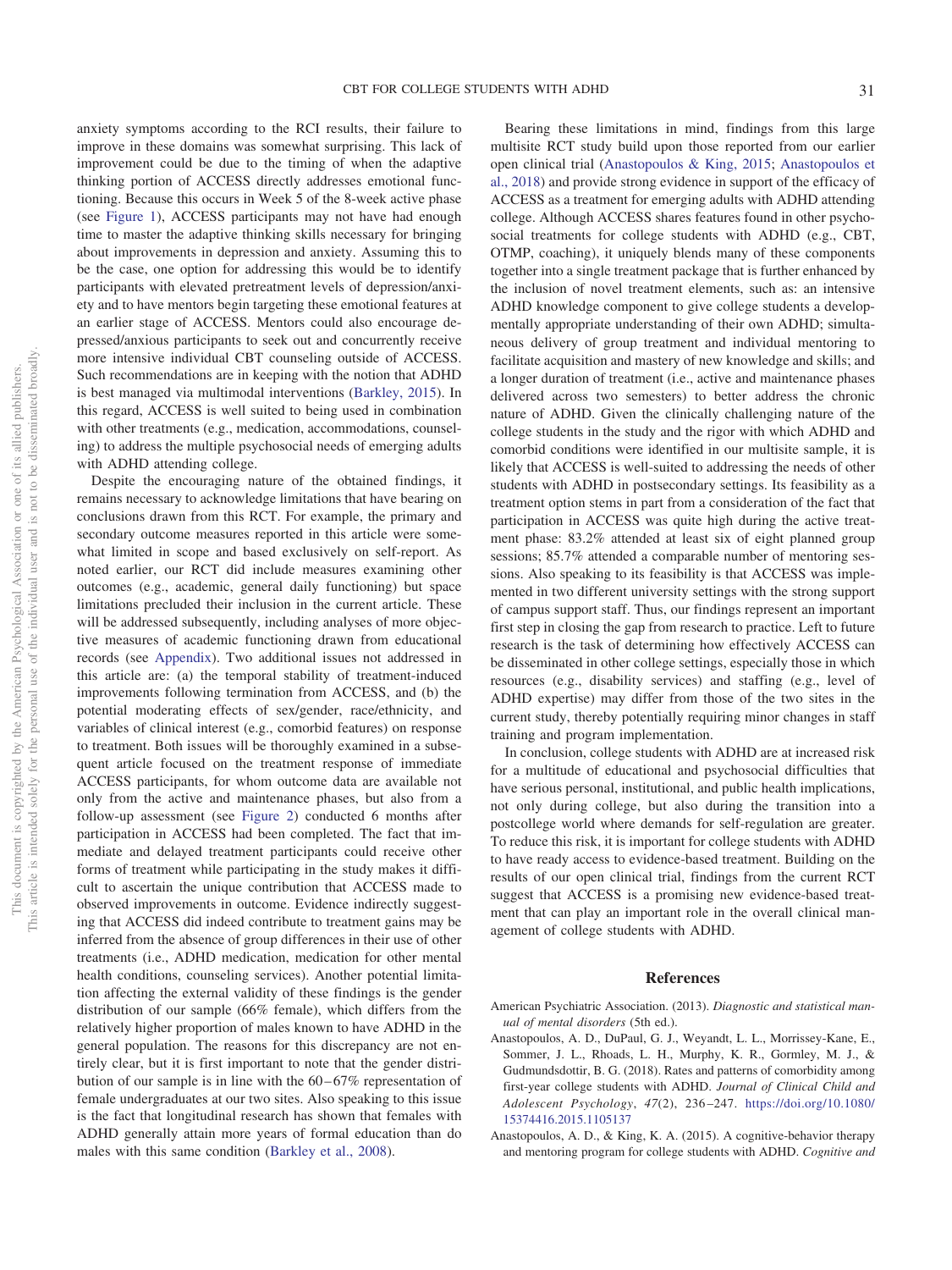*Behavioral Practice*, *22*(2), 141–151. [https://doi.org/10.1016/j.cbpra](https://doi.org/10.1016/j.cbpra.2014.01.002) [.2014.01.002](https://doi.org/10.1016/j.cbpra.2014.01.002)

- <span id="page-11-23"></span>Anastopoulos, A. D., King, K. A., Besecker, L. H., O'Rourke, S. R., Bray, A. C., & Supple, A. J. (2020). Cognitive-behavior therapy for college students with ADHD: Temporal stability of improvements in functioning following active treatment. *Journal of Attention Disorders*, *24*(6), 863– 874. <https://doi.org/10.1177/1087054717749932>
- <span id="page-11-14"></span>Antshel, K. M., Hier, B. O., & Barkley, R. A. (2014). Executive functioning theory and ADHD. In S. Goldstein & J. A. Naglieri (Eds.), *Handbook of executive functioning* (pp. 107–120). Springer. [https://doi.org/](https://doi.org/10.1007/978-1-4614-8106-5_7) [10.1007/978-1-4614-8106-5\\_7](https://doi.org/10.1007/978-1-4614-8106-5_7)
- <span id="page-11-2"></span>Arnett, J. J. (2007). Emerging adulthood: What is it, and what is it good for? *Child Development Perspectives*, *1*(2), 68 –73. [https://doi.org/10](https://doi.org/10.1111/j.1750-8606.2007.00016.x) [.1111/j.1750-8606.2007.00016.x](https://doi.org/10.1111/j.1750-8606.2007.00016.x)
- <span id="page-11-1"></span>Barkley, R. A. (2015). *Attention-deficit hyperactivity disorder: A handbook for diagnosis and treatment* (4th ed.). Guilford Press.
- <span id="page-11-8"></span>Barkley, R. A., Murphy, K. R., & Fischer, M. (2008). *ADHD in adults: What the science says*. Guilford Press.
- <span id="page-11-31"></span>Beck, A. T., & Steer, R. A. (1993). *Beck Anxiety Inventory manual*. Psychological Corporation.
- <span id="page-11-30"></span>Beck, A., Steer, R., & Brown, G. (1996). *BDI-II, Beck Depression Inventory: Manual* (2nd ed.). Psychological Corporation.
- <span id="page-11-6"></span>Blasé, S. L., Gilbert, A. N., Anastopoulos, A. D., Costello, E. J., Hoyle, R. H., Swartzwelder, H. S., & Rabiner, D. L. (2009). Self-reported ADHD and adjustment in college: Cross-sectional and longitudinal findings. *Journal of Attention Disorders*, *13*(3), 297–309. [https://doi.org/](https://doi.org/10.1177/1087054709334446) [10.1177/1087054709334446](https://doi.org/10.1177/1087054709334446)
- <span id="page-11-28"></span>Conners, C. K., Erhardt, D., & Sparrow, E. (2006). *Conners' Adult ADHD Rating Scales*. Multi-Health Systems.
- <span id="page-11-4"></span>DuPaul, G. J., Franklin, M. K., Pollack, B. L., Stack, K. S., Jaffe, A. R., Gormley, M. J., Anastopoulos, A. D., & Weyandt, L. L. (2018). Predictors and trajectories of educational functioning in college students with and without ADHD. *Journal of Postsecondary Education and Disability*, *31*(2), 161–178.
- <span id="page-11-26"></span>DuPaul, G. J., Power, T. J., Anastopoulos, A. D., & Reid, R. (2016). *ADHD Rating Scale-5 for children and adolescents: Checklists, norms, and clinical interpretation*. Guilford Press.
- <span id="page-11-15"></span>DuPaul, G. J., Weyandt, L. L., Rossi, J. S., Vilardo, B. A., O'Dell, S., Carson, K. M., Verdi, G., & Swentosky, A. (2012). Double-blind, placebo-controlled, crossover study of the efficacy and safety of lisdexamfetamine dimesylate in college students with ADHD. *Journal of Attention Disorders*, *16*(3), 202–220. [https://doi.org/10.1177/](https://doi.org/10.1177/1087054711427299) [1087054711427299](https://doi.org/10.1177/1087054711427299)
- <span id="page-11-3"></span>Eagan, K., Stolzenberg, E. B., Ramirez, J. J., Aragon, M. C., Suchard, M. R., & Hurtado, S. (2014). *The American freshman: National norms fall 2014*. Higher Education Research Institute, UCLA.
- <span id="page-11-33"></span><span id="page-11-27"></span>Enders, C. K. (2010). *Applied missing data analysis*. Guilford Press.
- First, M. B., Williams, J. B. W., Karg, R. S., & Spitzer, R. L. (2015). *Structured clinical interview for DSM–5–Research version* (SCID-5- RV). American Psychiatric Association.
- <span id="page-11-10"></span>Fleming, A. P., & McMahon, R. J. (2012). Developmental context and treatment principles for ADHD among college students. *Clinical Child and Family Psychology Review*, *15*, 303–329. [https://doi.org/10.1007/](https://doi.org/10.1007/s10567-012-0121-z) [s10567-012-0121-z](https://doi.org/10.1007/s10567-012-0121-z)
- <span id="page-11-20"></span>Fleming, A. P., McMahon, R. J., Moran, L. R., Peterson, A. P., & Dreessen, A. (2015). Pilot randomized controlled trial of dialectical behavior therapy group skills training for ADHD among college students. *Journal of Attention Disorders*, 19(3), 260-271. [https://doi.org/](https://doi.org/10.1177/1087054714535951) [10.1177/1087054714535951](https://doi.org/10.1177/1087054714535951)
- <span id="page-11-5"></span>Gormley, M. J., DuPaul, G. J., Weyandt, L. L., & Anastopoulos, A. D. (2019). First-year GPA and academic service use among college students with and without ADHD. *Journal of Attention Disorders*, *23*(14), 1766 –1779. <https://doi.org/10.1177/1087054715623046>
- <span id="page-11-21"></span>Gu, Y., Xu, G., & Zhu, Y. (2018). A randomized controlled trial of mindfulness-based cognitive therapy for college students with ADHD. *Journal of Attention Disorders*, *22*(4), 388 –399. [https://doi.org/10.1177/](https://doi.org/10.1177/1087054716686183) [1087054716686183](https://doi.org/10.1177/1087054716686183)
- <span id="page-11-17"></span>He, J., & Antshel, K. (2017). Cognitive behavioral therapy for attention deficit/hyperactivity disorder (ADHD) in college students: A review of the literature. *Cognitive and Behavioral Practice*, *24*(2), 152–173. <https://doi.org/10.1016/j.cbpra.2016.03.010>
- <span id="page-11-9"></span>Hechtman, L. (2017). *Attention deficit hyperactivity disorder: Adult outcome and its predictors*. Oxford University Press.
- <span id="page-11-0"></span>Jacobson, N. S., & Truax, P. (1992). Clinical significance: A statistical approach to defining meaningful change in psychotherapy research. In A. E. Kazdin (Ed.), *Methodological issues & strategies in clinical* research (pp. 631-648). American Psychological Association. [https://](https://doi.org/10.1037/10109-042) [doi.org/10.1037/10109-042](https://doi.org/10.1037/10109-042)
- <span id="page-11-32"></span>Knouse, L. E., Mitchell, J. T., Kimbrel, N. A., & Anastopoulos, A. D. (2019). Development and evaluation of the ADHD Cognitions Scale for adults. *Journal of Attention Disorders*, *23*(10), 1090 –1100. [https://doi](https://doi.org/10.1177/1087054717707580) [.org/10.1177/1087054717707580](https://doi.org/10.1177/1087054717707580)
- <span id="page-11-18"></span>LaCount, P. A., Hartung, C. M., Shelton, C. R., Clapp, J. D., & Clapp, T. K. (2015). Preliminary evaluation of a combined group and individual treatment for college students with attention-deficit/hyperactivity disorder. *Cognitive and Behavioral Practice*, *22*(2), 152–160. [https://doi.org/](https://doi.org/10.1016/j.cbpra.2014.07.004) [10.1016/j.cbpra.2014.07.004](https://doi.org/10.1016/j.cbpra.2014.07.004)
- <span id="page-11-22"></span>LaCount, P. A., Hartung, C. M., Shelton, C. R., & Stevens, A. E. (2018). Efficacy of an organizational skills intervention for college students with ADHD symptomatology and academic difficulties. *Journal of Attention Disorders*, *22*(4), 356 –367. <https://doi.org/10.1177/1087054715594423>
- <span id="page-11-12"></span>Lewandowski, L., Gathje, R. A., Lovett, B. J., & Gordon, M. (2013). Test-taking skills in college students with and without ADHD. *Journal of Psychoeducational Assessment*, *31*(1), 41–52. [https://doi.org/10.1177/](https://doi.org/10.1177/0734282912446304) [0734282912446304](https://doi.org/10.1177/0734282912446304)
- <span id="page-11-11"></span>Meaux, J. B., Green, A., & Broussard, L. (2009). ADHD in the college student: A block in the road. *Journal of Psychiatric and Mental Health Nursing*, *16*(3), 248 –256. [https://doi.org/10.1111/j.1365-2850.2008](https://doi.org/10.1111/j.1365-2850.2008.01349.x) [.01349.x](https://doi.org/10.1111/j.1365-2850.2008.01349.x)
- <span id="page-11-13"></span>Miller, L. A., Lewandowski, L. J., & Antshel, K. M. (2015). Effects of extended time for college students with and without ADHD. *Journal of Attention Disorders*, *19*(8), 678 – 686. [https://doi.org/10.1177/](https://doi.org/10.1177/1087054713483308) [1087054713483308](https://doi.org/10.1177/1087054713483308)
- <span id="page-11-7"></span>Pinho, T. D., Manz, P. H., DuPaul, G. J., Anastopoulos, A. D., & Weyandt, L. L. (2019). Predictors and moderators of quality of life among college students with ADHD. *Journal of Attention Disorders*, *23*(14), 1736 – 1745. <https://doi.org/10.1177/1087054717734645>
- <span id="page-11-34"></span>Preacher, K. J., Wichman, A. L., MacCallum, R. C., & Briggs, N. E. (2008). *Latent growth curve modeling*. SAGE. [https://doi.org/10.4135/](https://doi.org/10.4135/9781412984737) [9781412984737](https://doi.org/10.4135/9781412984737)
- <span id="page-11-19"></span>Prevatt, F., & Yelland, S. (2015). An empirical evaluation of ADHD coaching in college students. *Journal of Attention Disorders*, *19*(8), 666 – 677. <https://doi.org/10.1177/1087054713480036>
- <span id="page-11-16"></span>Rabiner, D. L., Anastopoulos, A. D., Costello, E. J., Hoyle, R. H., McCabe, S. E., & Swartzwelder, H. S. (2009). Misuse and diversion of prescribed ADHD medications by college students. *Journal of Attention Disorders*, *13*(2), 144 –153. <https://doi.org/10.1177/1087054708320414>
- <span id="page-11-25"></span>Ramsay, J. R. (2015). Psychological assessment of adults with ADHD. In R. A. Barkley (Ed.), *Attention-deficit hyperactivity disorder: A handbook for diagnosis and treatment* (pp. 475–500). Guilford Press.
- <span id="page-11-29"></span>Roth, R. M., Isquith, P. K., & Gioia, G. A. (2005). *Behavior rating inventory of executive function–Adult version*. Psychological Assessment Resources.
- <span id="page-11-24"></span>Safren, S., Perlman, C., Sprich, S., & Otto, M. W. (2005). *Mastering your adult ADHD: A cognitive behavioral treatment program therapist guide*. Oxford University Press.